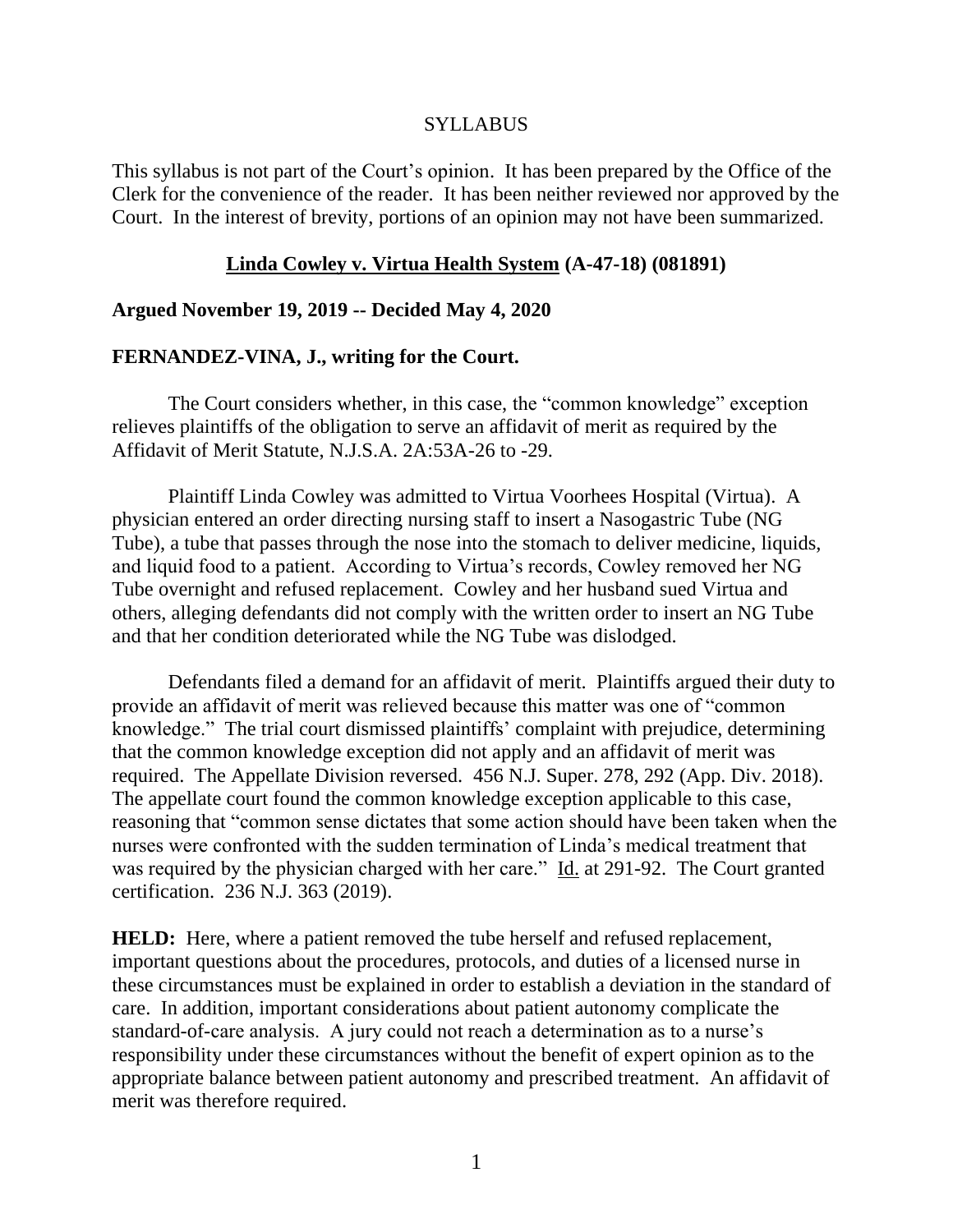1. The Affidavit of Merit Statute requires that, in malpractice actions, plaintiffs "provide each defendant with an affidavit of an appropriate licensed person that there exists a reasonable probability that the care, skill or knowledge exercised or exhibited in the treatment, practice or work that is the subject of the complaint, fell outside acceptable professional or occupational standards or treatment practices." N.J.S.A. 2A:53A-27. The statute's primary purpose is to require plaintiffs in malpractice cases to make a threshold showing that their claim is meritorious, in order that meritless lawsuits readily can be identified at an early stage of litigation. Failure to provide an affidavit or its legal equivalent is "deemed a failure to state a cause of action," N.J.S.A. 2A:53A-29, requiring dismissal with prejudice unless an equitable exception applies. (pp. 13-15)

2. One such equitable exception is the common knowledge exception, which applies only in exceptionally rare cases in which an expert is not needed to demonstrate that a defendant professional breached some duty of care because the carelessness of the defendant is readily apparent to anyone of average intelligence. The Court stresses that the existence of the exception alone does not mean that plaintiffs in malpractice cases should not provide affidavits, even when they do not intend to rely on expert testimony at trial. And plaintiffs who do not file affidavits of merit and are unsuccessful in persuading a court that an expert is not necessary run the risk of having their cases dismissed for failure to state a cause of action under N.J.S.A. 2A:53A-29. The exception is properly invoked only when jurors are competent to assess simple negligence occurring without expert testimony to establish the standard of ordinary care. (pp. 15-20)

3. A competent adult has the right to decline to have any medical treatment initiated or continued. The right to make decisions concerning one's body is protected by statute and by the federal constitutional right of privacy. (pp. 20-21)

4. Here, plaintiffs did not satisfy the common knowledge exception and therefore were not relieved of their obligation to provide an affidavit of merit. This is not simply a case of failure to follow a physician's order. The issue for the jury is not whether a nurse may ignore a physician's order, but rather what steps are required of a nurse when a patient refuses reinsertion of an NG Tube after its removal. Included in that assessment will be considerations about a patient's exercise of a right to refuse treatment. And resolution of that issue -- determination of what action, if any, should be taken under circumstances like those presented here -- ultimately requires expert opinion as to the appropriate standard of care, as well as the submission of an affidavit of merit. Here, plaintiffs neither submitted an affidavit of merit nor satisfied an exception to that requirement, and N.J.S.A. 2A:53A-29 requires dismissal with prejudice for noncompliance. (pp. 21-24)

# **REVERSED. The complaint is DISMISSED WITH PREJUDICE.**

# **CHIEF JUSTICE RABNER and JUSTICES LaVECCHIA, ALBIN, PATTERSON, SOLOMON, and TIMPONE join in JUSTICE FERNANDEZ-VINA'S opinion.**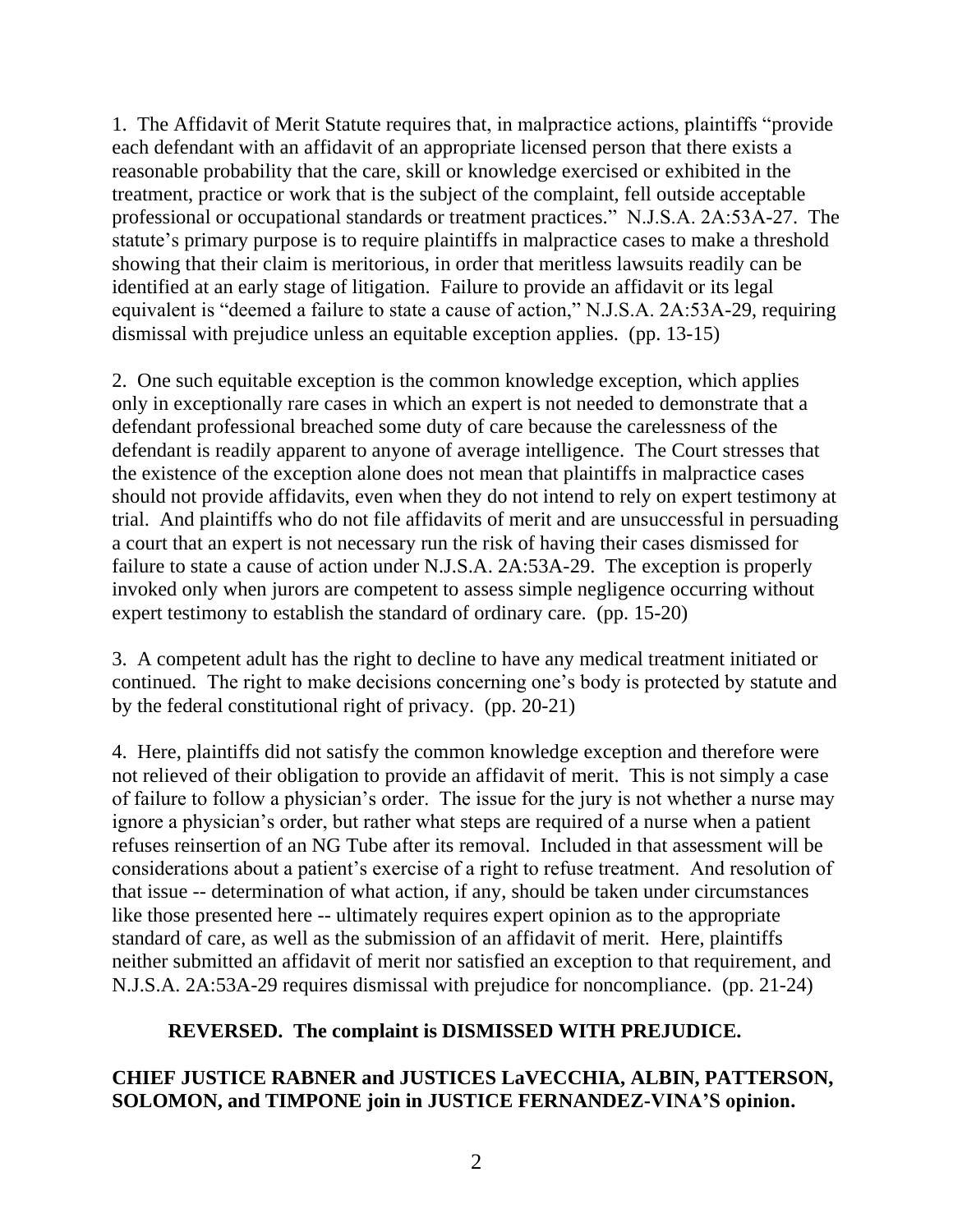#### SUPREME COURT OF NEW JERSEY

A-47 September Term 2018

081891

Linda Cowley and Robert Cowley, w/h,

Plaintiffs-Respondents,

v.

Virtua Health System, Virtua Voorhees Hospital, Robert Gibbons, R.N., and Helene Curran, R.N.,

Defendants-Appellants.

On certification to the Superior Court, Appellate Division, whose opinion is reported at 456 N.J. Super. 278 (App. Div. 2018).

Argued November 19, 2019 Decided May 4, 2020

Mary Kay Wysocki argued the cause for appellants (Parker McCay, attorneys; Mary Kay Wysocki and Carolyn R. Sleeper, of counsel, and Kathryn A. Somerset, on the briefs).

Randi S. Greenberg argued the cause for respondents (Sacchetta & Baldino, attorneys; Thomas F. Sacchetta, on the brief).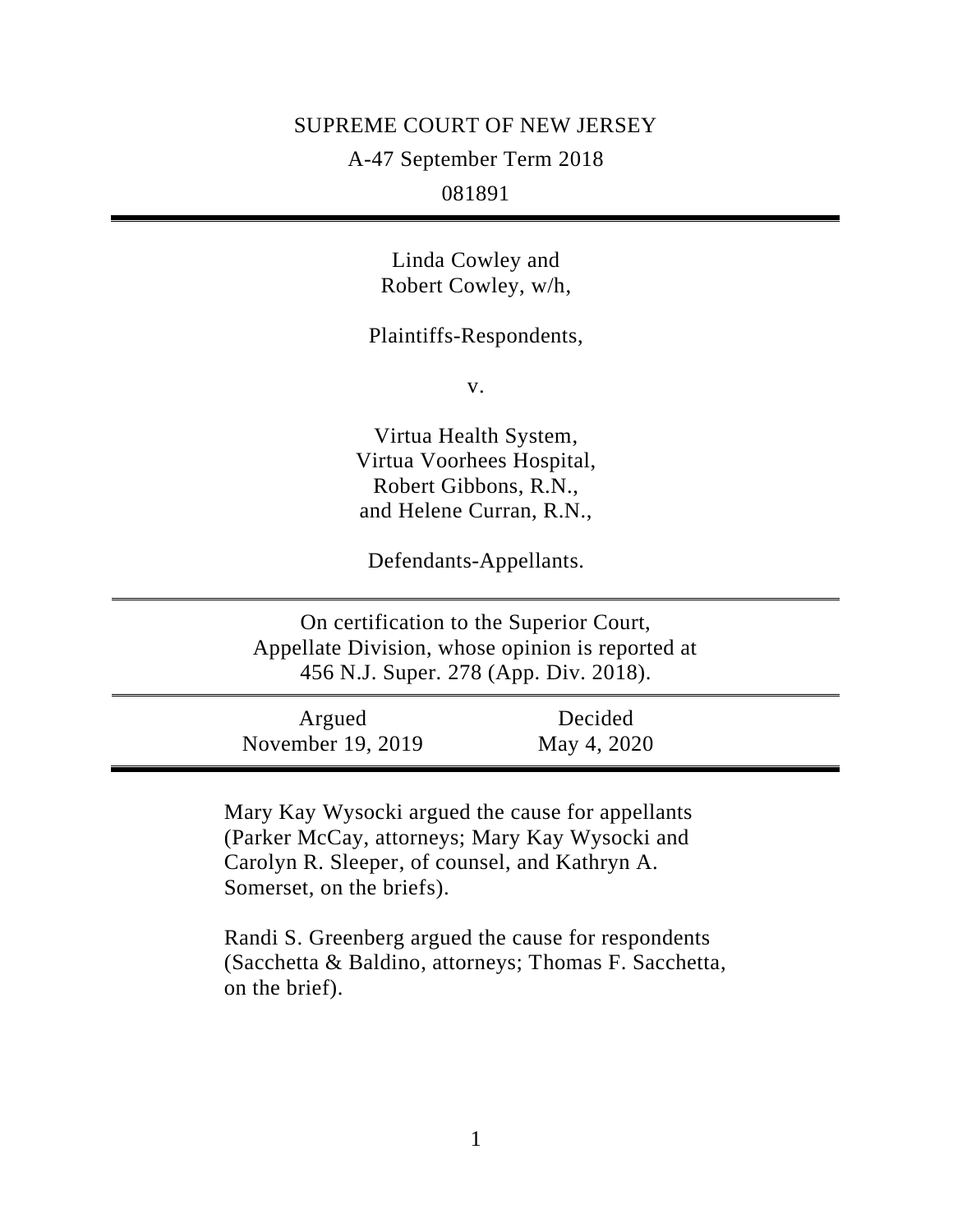Eric S. Poe argued the cause for amicus curiae New Jersey Physicians United Reciprocal Exchange (Eric S. Poe, of counsel and on the brief, and Abbey True Harris, on the brief).

Anthony Argiropoulos argued the cause for amicus curiae New Jersey Doctor-Patient Alliance (Epstein Becker & Green, attorneys; Anthony Argiropoulos and William Gibson, of counsel and on the brief).

Abbott S. Brown argued the cause for amicus curiae New Jersey Association for Justice (Lomurro, Munson, Comer, Brown & Schottland, attorneys; Abbott S. Brown, Jonathan H. Lomurro, and Christina Vassiliou Harvey, of counsel and on the brief).

## JUSTICE FERNANDEZ-VINA delivered the opinion of the Court.

We must now decide whether the "common knowledge" exception relieves plaintiffs of the obligation to serve an affidavit of merit as required by the Affidavit of Merit Statute, N.J.S.A. 2A:53A-26 to -29. In support of plaintiffs' medical malpractice claim, they allege defendants failed to take action after a food- and medicine-administering tube, properly inserted in accordance with a physician's order, was dislodged.

The Affidavit of Merit Statute requires plaintiffs alleging malpractice against a licensed professional to include an affidavit from a medical expert in their filing. The affidavit must provide that there exists a reasonable probability the standard of care exercised in the alleged malpractice fell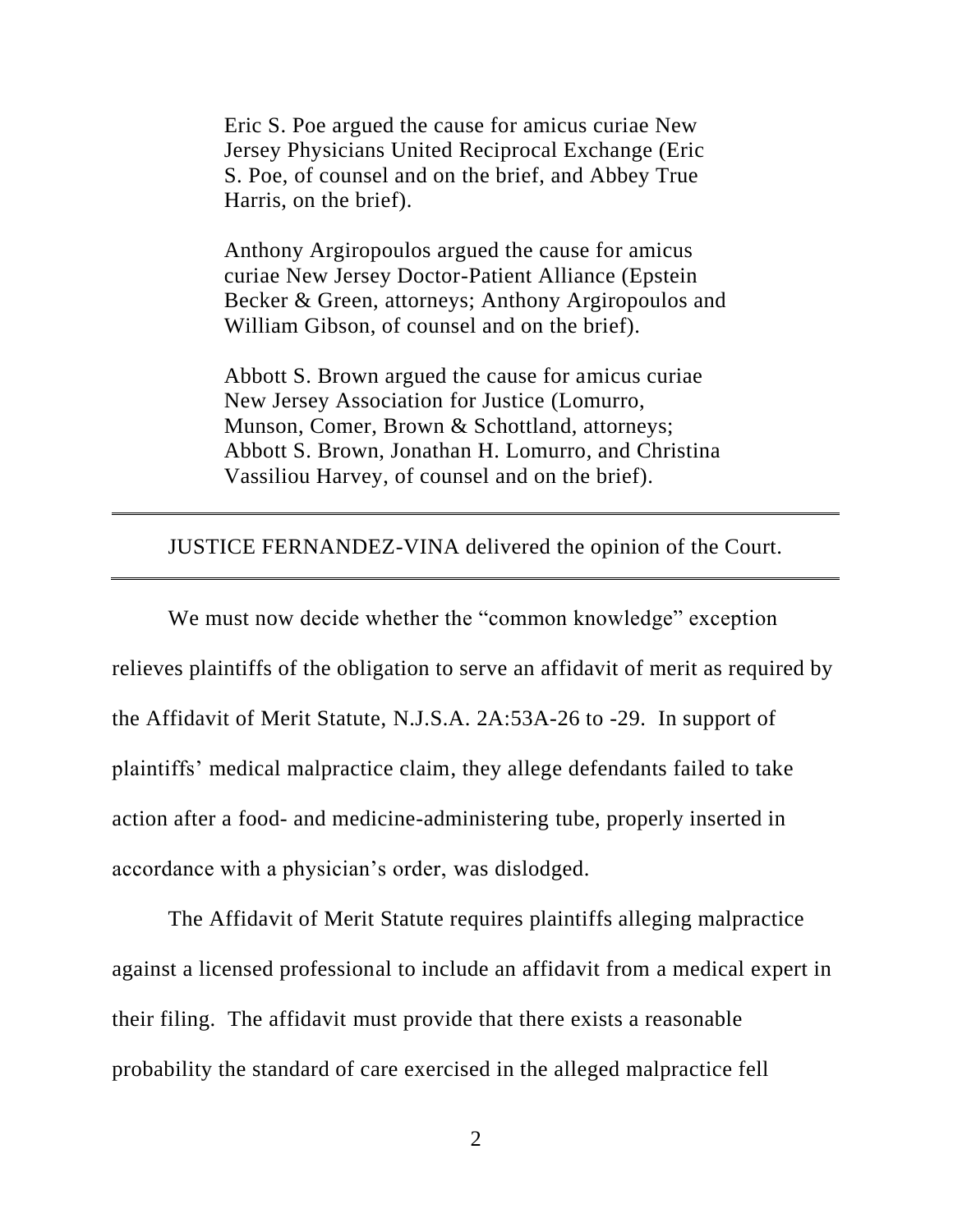outside the acceptable professional or occupational standards. This Court has fashioned an exception to that requirement for cases in which the alleged conduct or failure to act, if accepted as true, would be readily recognizable, by a person of average intelligence, as a failure to exercise the appropriate standard of care. The issue here, is whether the failure to act when a patient dislodges her tube and refuses its reinsertion would fall within the jury's common knowledge as a departure from the acceptable standards.

The trial court reasoned that a jury could not use common knowledge to determine what standard of care a nurse should use when a tube is intentionally dislodged by the patient. The Appellate Division reversed, concluding such a determination was not necessary. The Appellate Division found a jury could use common knowledge to determine a nurse should take some action when a tube is dislodged and that no affidavit of merit was needed in this case.

We disagree with the Appellate Division's findings. The common knowledge exception to the Affidavit of Merit Statute applies only when expert testimony is not required to prove a professional defendant's negligence. Thus, in the limited cases where a person of reasonable intelligence can use common knowledge to determine that there was a deviation from a standard of care, an expert is no more qualified to attest to the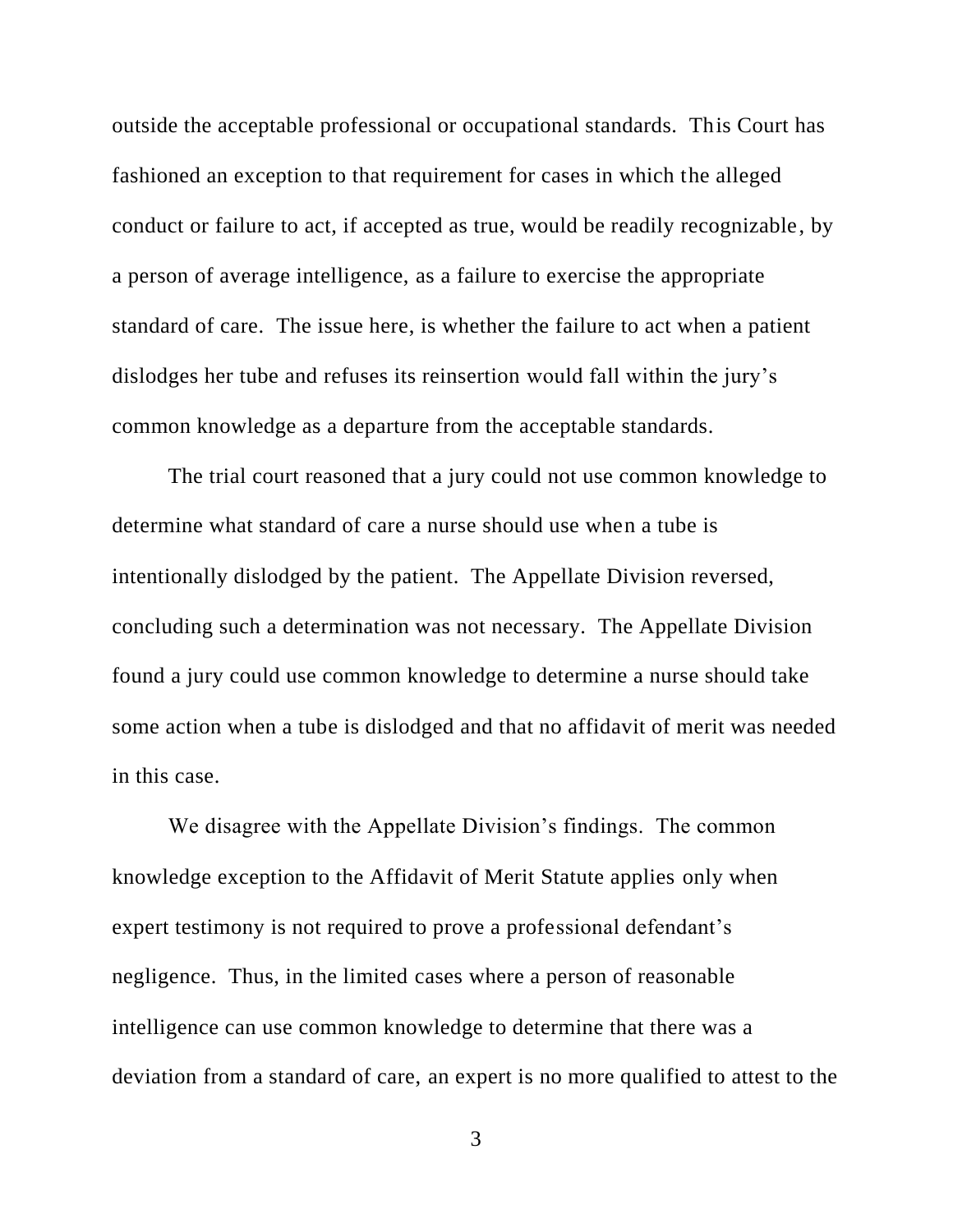merit of a plaintiff's malpractice practice claim than a non-expert. This is not one of those cases. Here, where a patient removed the tube herself and refused replacement, important questions about the procedures, protocols, and duties of a licensed nurse in these circumstances must be explained in order to establish a deviation in the standard of care. In addition, important considerations about patient autonomy complicate the standard-of-care analysis. A jury could not reach a determination as to a nurse's responsibility under these circumstances without the benefit of expert opinion as to the appropriate balance between patient autonomy and prescribed treatment. An affidavit of merit was therefore required, and we accordingly reverse the judgment of the Appellate Division.

# I.

#### A.

We begin by summarizing the pertinent facts and procedural history. Plaintiff Linda Cowley was admitted to Virtua Voorhees Hospital (Virtua) on October 17, 2014, with abdominal discomfort. After undergoing testing, Cowley was diagnosed with multiple gallstones and a small bowel obstruction, among other complications, leading to a corrective procedure. Subsequently, one of Cowley's physicians entered an order directing nursing staff to insert a Nasogastric Tube (NG Tube), a tube that passes through the nose into the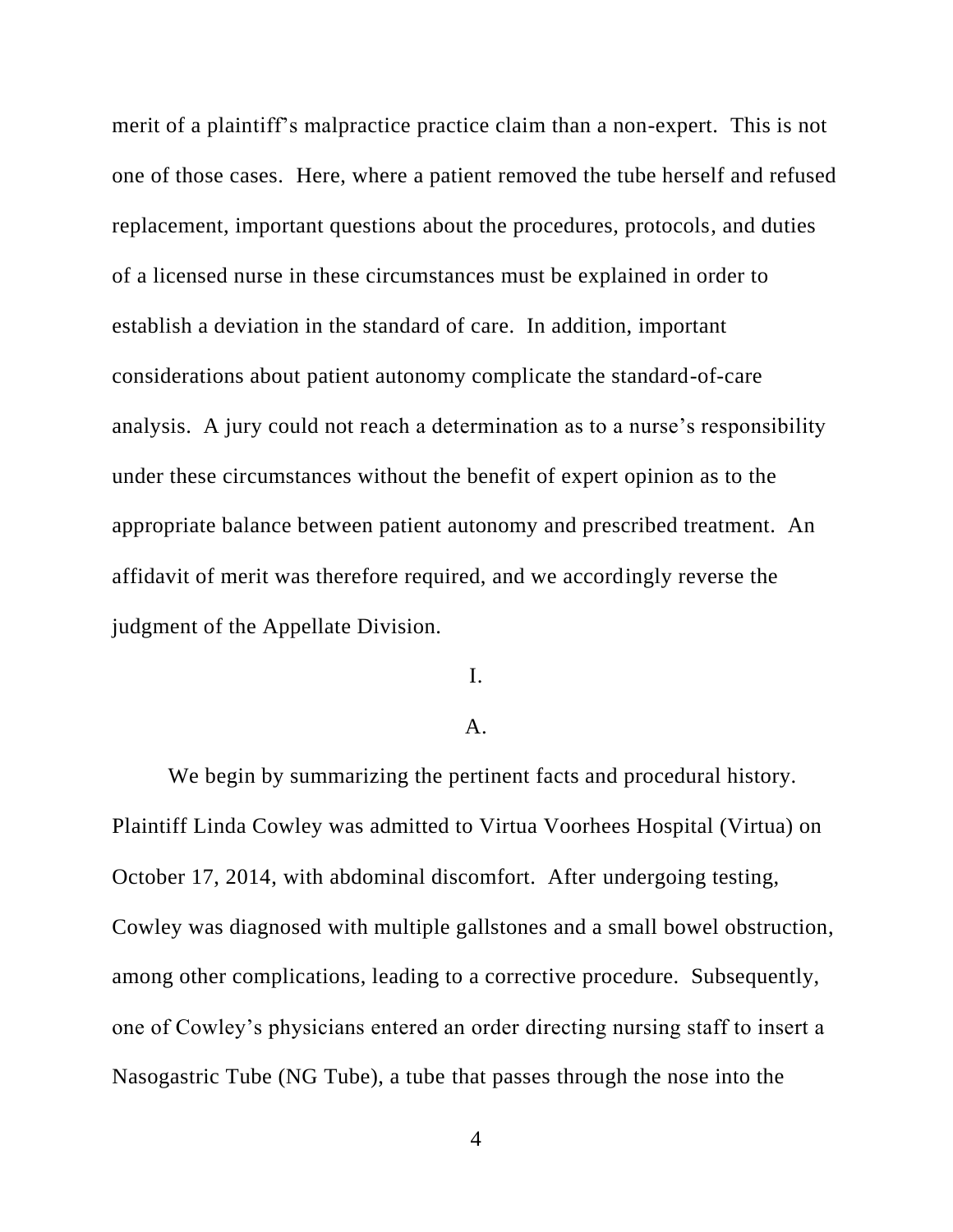stomach to deliver medicine, liquids, and liquid food to a patient. The tube was inserted on October 18, 2014.

According to Virtua's records, Cowley removed her NG Tube and IV lines overnight and refused replacement. Cowley alleges the nurses on staff, including defendants Robert Gribbon, R.N., and Helene Curran, R.N., did not reinsert the tube. Cowley subsequently underwent a series of procedures and, by the time she was discharged from the hospital at her request, she was diagnosed with several medical conditions. Cowley claims the post-operative complications she suffered resulted from the defendants' failure to reinsert the NG Tube.

## B.

Linda Cowley and her husband Robert, sued Virtua, Virtua Health System, Nurse Gribbon, and Nurse Curran in Superior Court, Camden County, alleging defendants did not comply with the written order to insert an NG Tube. The Cowleys further alleged defendants did not properly treat Linda, leading her to aspirate and her condition to deteriorate while the NG Tube was dislodged.

Defendants filed an answer, which included a demand for an affidavit of merit pursuant to the Affidavit of Merit Statute. Plaintiffs subsequently failed to file the affidavit by the requisite deadline, and defendants filed a motion to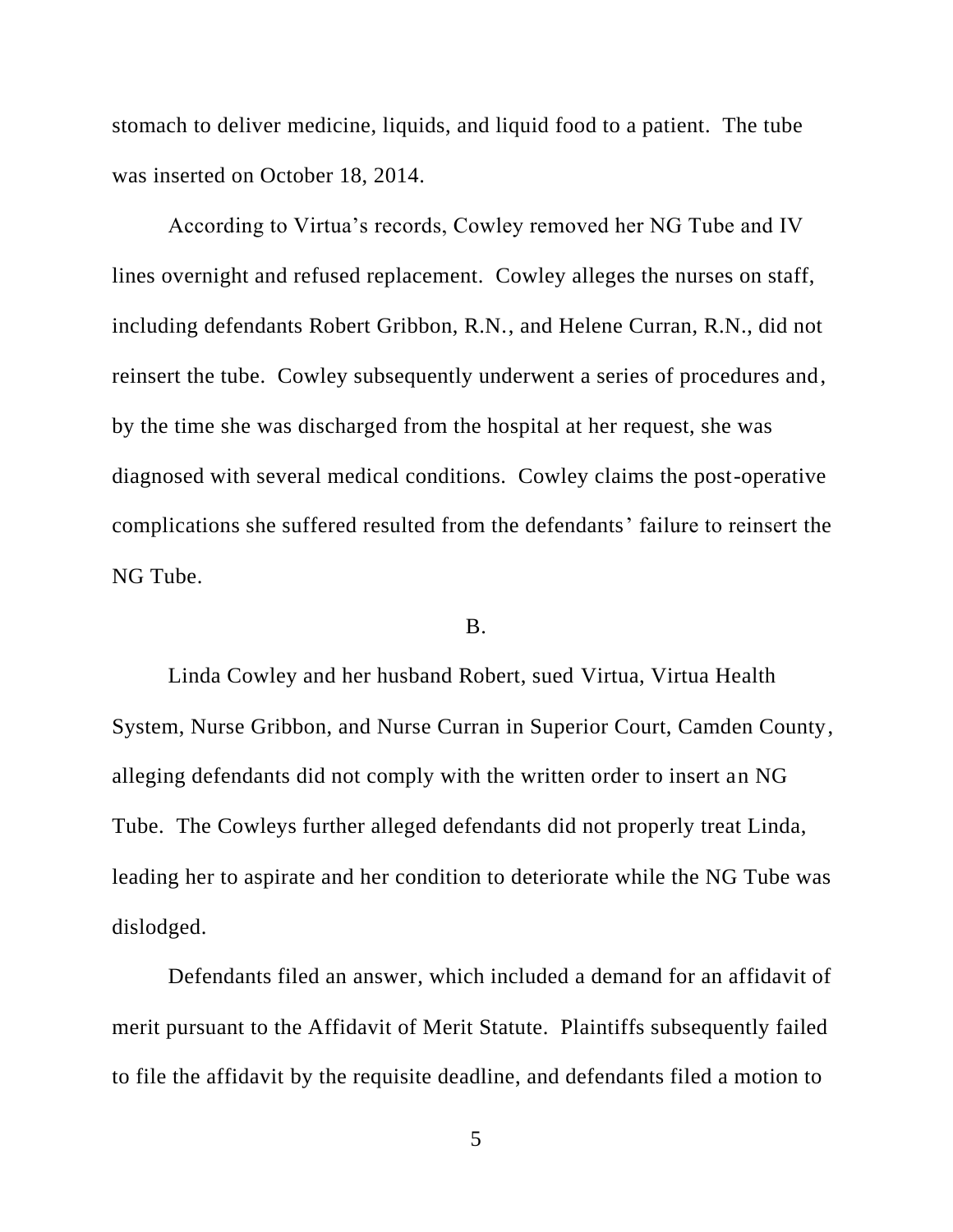dismiss based upon plaintiffs' failure to serve an affidavit. Plaintiffs then submitted their attorney's certification in opposition to the motion to dismiss, arguing their duty to provide an affidavit of merit was relieved because this matter was one of "common knowledge."

Following oral argument, the trial court granted defendants' motion to dismiss with prejudice. The court ruled that the common knowledge exception did not apply and an affidavit of merit was required. The trial court held that a jury would not be called upon to determine whether the NG Tube was initially inserted, but to determine the standard of care that governed the nurses' conduct after the NG Tube is dislodged. The trial court stated that a jury cannot determine the standard of care in such a case without knowing what a nurse should do when an NG Tube inserted pursuant to an order is subsequently removed by the patient and the patient refuses reinsertion. According to the judge, the facts of this case changed the matter from one where a jury with ordinary knowledge and experience could make a determination, to one where a jury requires expert testimony to determine the standard of care. The trial court rejected plaintiffs' argument that once the NG Tube was removed, the initial order to insert the tube was still in place, maintaining a continuing obligation to reinsert the tube.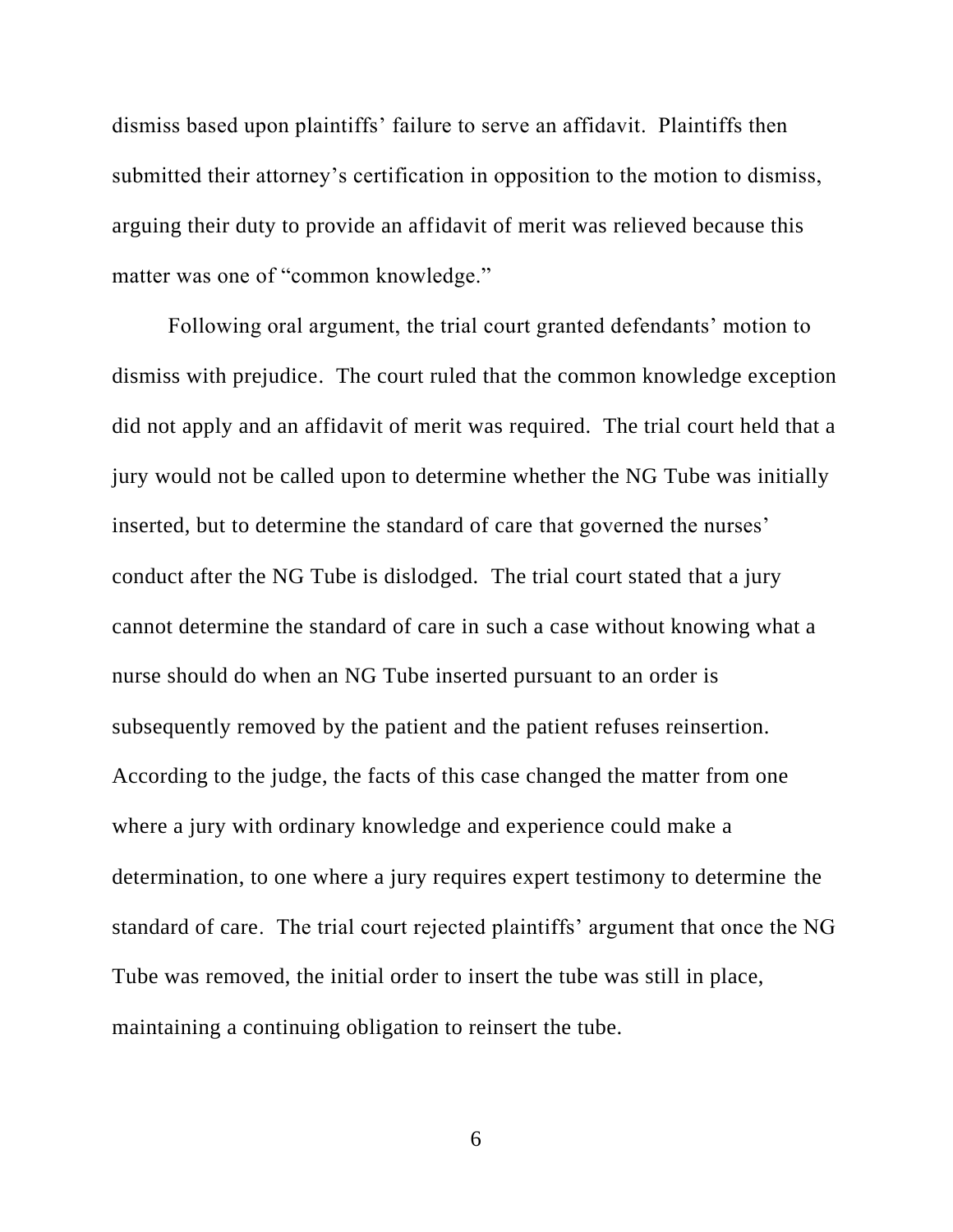The Appellate Division reversed. Cowley v. Virtua Health Sys., 456 N.J. Super. 278, 292 (App. Div. 2018). The Appellate Division first noted that the purpose behind the Affidavit of Merit Statute is "to weed out frivolous complaints, not to create hidden pitfalls for meritorious ones." Id. at 288 (quoting Buck v. Henry, 207 N.J. 377, 383 (2011)). The court explained that the Affidavit of Merit Statute requires a plaintiff to provide an expert's affidavit stating the action has merit but is generally not concerned with the plaintiff's ability to prove the allegation in the complaint. Ibid. As such, the Appellate Division held the Legislature intended the statute to readily identify meritless lawsuits at an early stage of litigation. Ibid.

The Appellate Division observed, however, that the affidavit of merit requirement "is not absolute." Id. at 289. The court explained that in situations where the jurors' knowledge as laypersons suffices to enable them to assess a defendant's negligence without the benefit of expert testimony, an affidavit of merit against a licensed professional is not required. Ibid. The court noted that the common knowledge exception is applied narrowly to cases that "involve obvious or extreme error," id. at 289-90, and explained that plaintiffs' claim in this case presents the circumstance "of an alleged obvious act of omission, rather than an affirmative action that clearly bespoke negligence," id. at 291.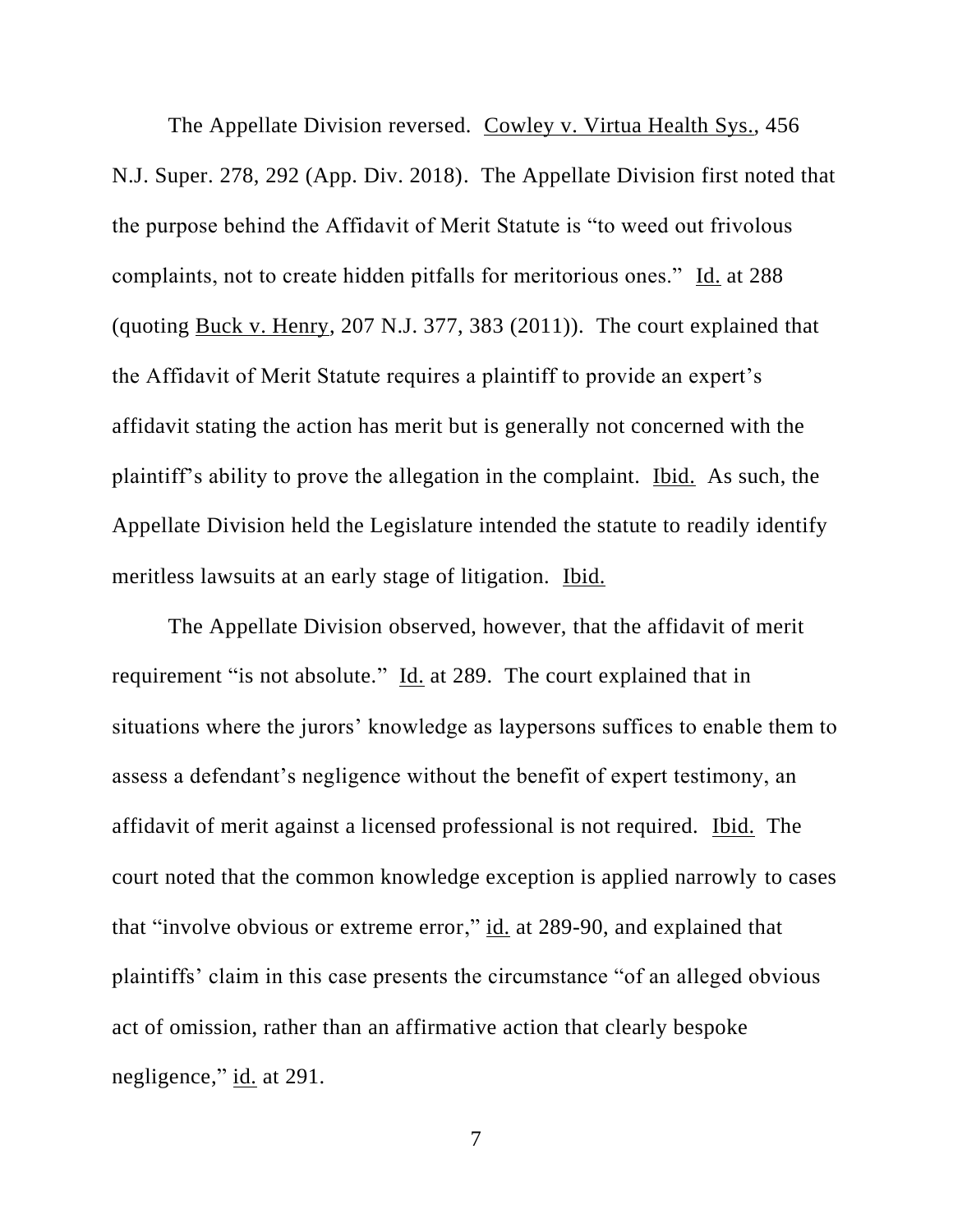Noting that federal courts have applied the common knowledge exception in cases turning on alleged omissions, the Appellate Division found the exception applicable to this case. Id. at 291-92. Ultimately, the Appellate Division concluded a layperson could determine that plaintiffs' claim based on the nurses' lack of action when the NG Tube was dislodged -- including their failure to call the physician for instructions -- has merit in light of the fact that the physician had ordered it remain inserted. Id. at 292. The court reasoned "common sense dictates that some action should have been taken when the nurses were confronted with the sudden termination of Linda's medical treatment that was required by the physician charged with her care." Ibid.

However, the Appellate Division stressed that its conclusion did not mean that plaintiffs' claim would automatically survive a motion for summary judgment or challenge during trial. Ibid. The court explained that the holding established only that at the early stage of the case, "there is no need to 'weed out' plaintiffs' claim." Ibid.

We granted defendants' petition for certification. 236 N.J. 363 (2019). We also granted the motions of the New Jersey Doctor-Patient Alliance (NJDPA), the New Jersey Physicians United Reciprocal Exchange (PURE), and the New Jersey Association for Justice (NJAJ) to participate as amici curiae.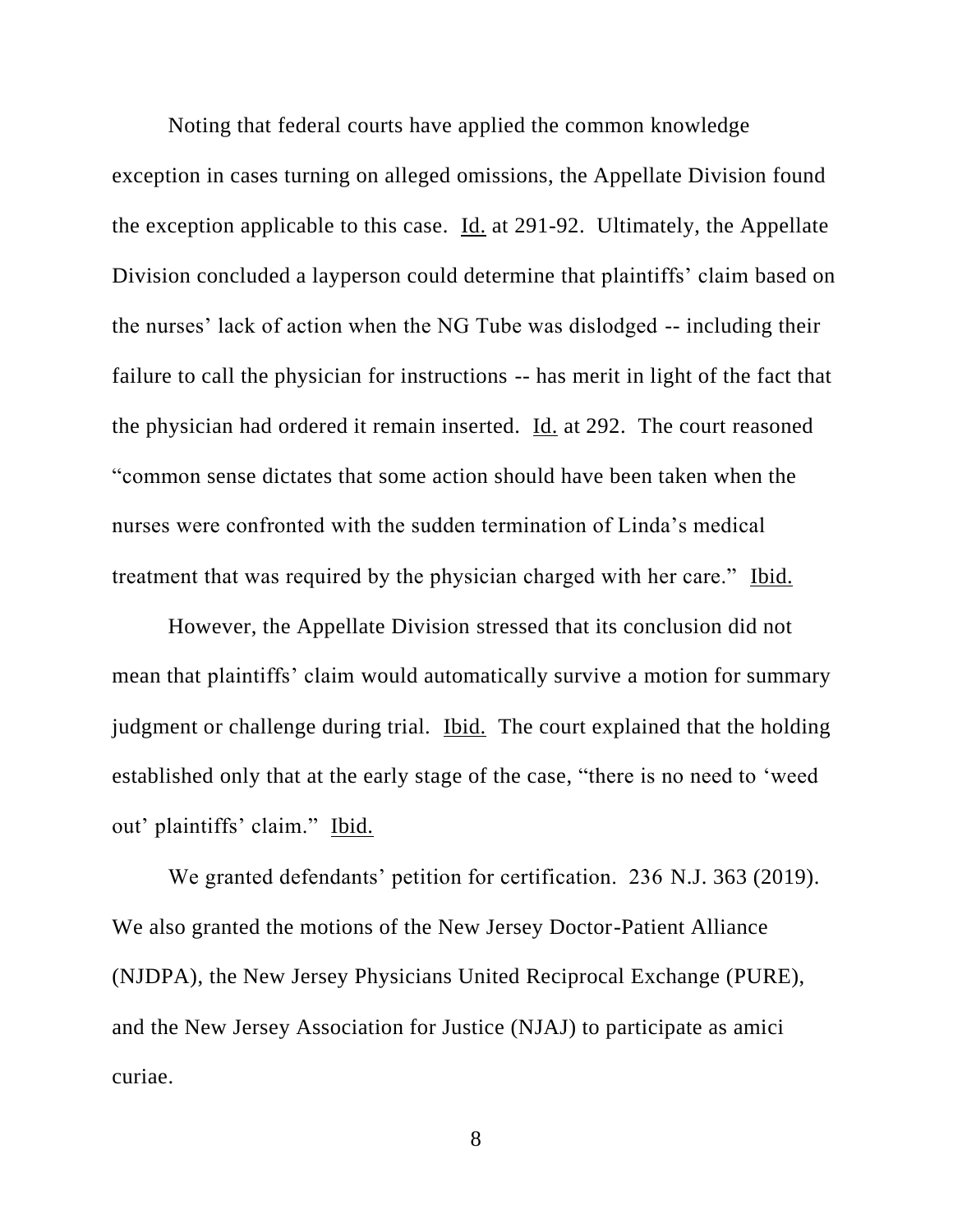$A<sub>1</sub>$ 

Defendants Virtua, Virtua Health System, Nurse Gribbon, and Nurse Curran argue this is a complex medical malpractice case. Defendants contend an NG Tube was successfully inserted pursuant to a physician's order, after which Linda Cowley chose to remove the tube and refuse replacement. Defendants frame the issue as whether the nurses took adequate action in response to a patient's refusal of reinsertion of a dislodged NG Tube, which they argue is not a matter of "common knowledge" within the purview of a lay juror's average intelligence and understanding.

Defendants also assert the trial court correctly rejected plaintiffs' oversimplification of the issues, because a patient's refusal of medical treatment raises serious questions about a provider's responsibility for and manner of care. They argue the Appellate Division oversimplified the severity of the medical malpractice matter, which requires expert opinion on the standard of care initiated by an affidavit of merit. Defendants submit that contrary to the Appellate Division's holding, the nurses' conduct at issue was not merely a "negligent omission" because the NG Tube was not reinserted after Linda Cowley refused that procedure.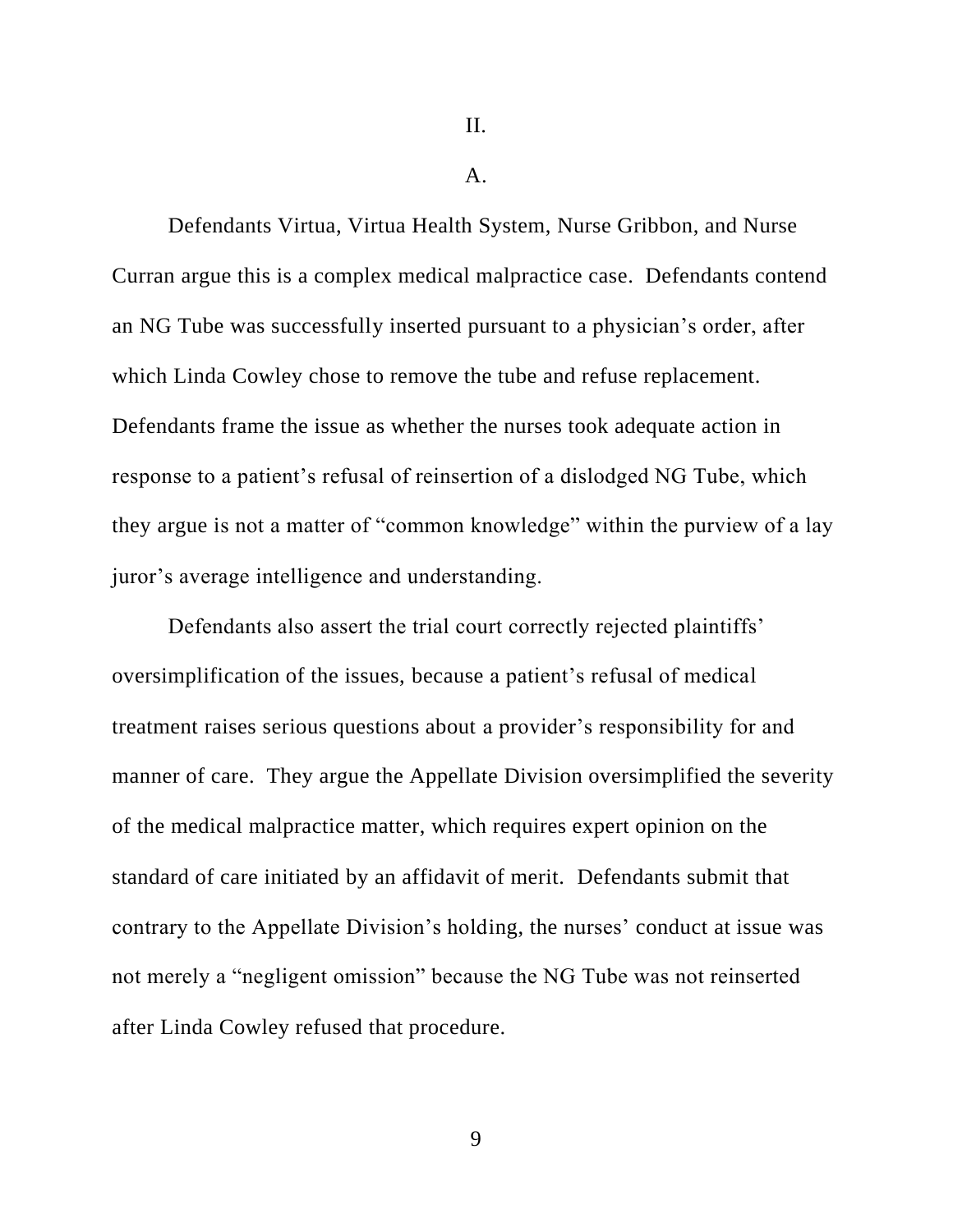Defendants further assert the misapplication of the law by the Appellate Division resulted in a disregard for plaintiffs' statutory obligation to provide an affidavit of merit and, moreover, ignored important public policy requiring respect for patient autonomy.

#### B.

Amicus curiae NJDPA, aligned with defendants' position, argues that the Appellate Division's decision should be reversed, and plaintiffs' complaint should be dismissed for failure to comply with the Affidavit of Merit Statute. NJDPA submits the Appellate Division misapplied the very narrow common knowledge exception to this case. NJDPA contends that unless the Appellate Division's decision is reversed, it will negatively alter the medical malpractice landscape. NJDPA asserts that the standard of care of a nurse treating a patient who removes an NG Tube, and refuses reinsertion, is not within the average understanding of a juror and thus warranted an affidavit of merit.

#### C.

Amicus curiae PURE, also aligned with defendants' position, contends that the Appellate Division's decision should be reversed. Addressing the issue from an insurance provider's perspective, PURE argues that expanding the common knowledge exception creates uncertainty in the medical malpractice insurance industry that will negatively impact insurance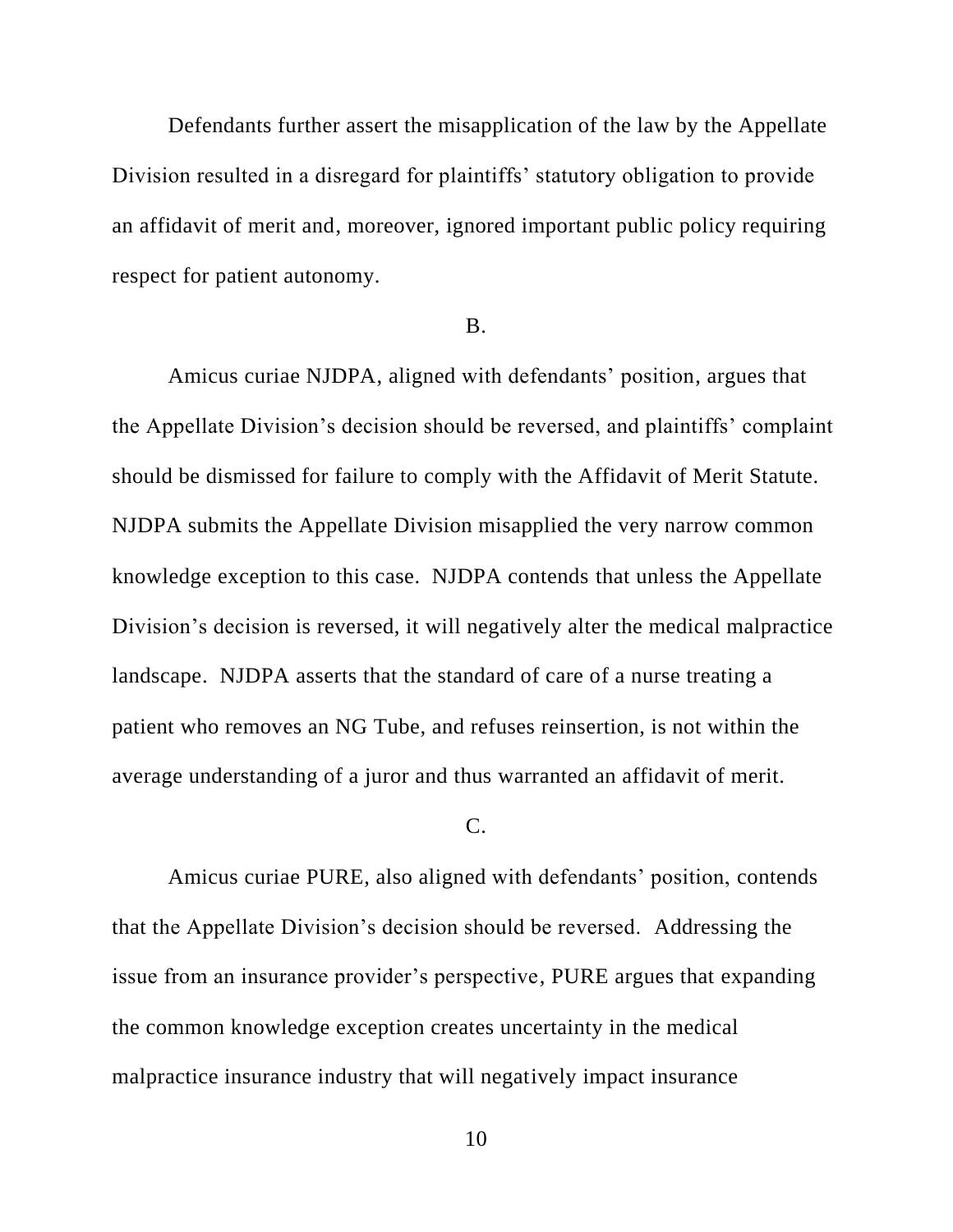companies, physicians, and patients alike. PURE argues that if medical malpractice claims are scrutinized by judges rather than by medical professionals via an affidavit of merit, the predictability of insurance claims will decrease, which will increase expenses and rates.

#### D.

Plaintiffs Linda and Robert Cowley counter that this case does not implicate public policy regarding a patient's autonomy. Rather, plaintiffs argue the issue is whether defendants' failure to act upon discovery of the dislodged NG Tube falls within the common knowledge exception to the affidavit of merit requirement. Plaintiffs argue defendants overlook the significance of the fact that the order for the NG Tube remained in effect after it was dislodged, and a jury does not need expert testimony to comprehend the significance of a physician's order. Further, plaintiffs argue the fact that defendants did nothing after learning the order was not followed is within the scope of the lay juror's common knowledge; the reasons for noncompliance with the order are irrelevant.

# E.

In support of plaintiffs' position, NJAJ asserts the Appellate Division properly found the common knowledge exception applied because the complaint alleged a nurse violated a doctor's order to maintain placement of an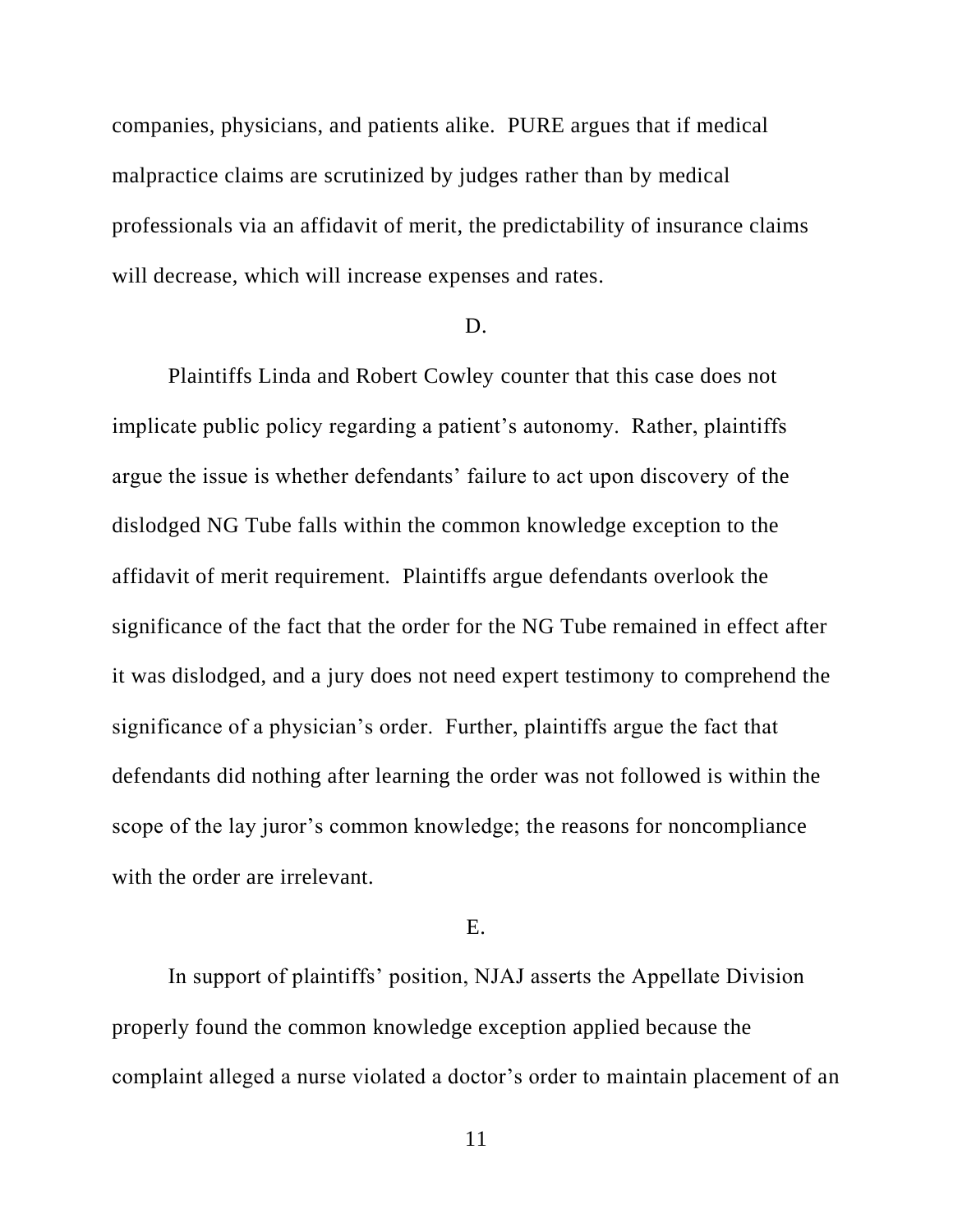NG Tube. NJAJ also submits plaintiffs' claim should not be subject to dismissal with prejudice on affidavit of merit grounds without the opportunity to resolve the issue at a  $Ferreira$  conference.<sup>1</sup> In sum, NJAJ asserts this Court should affirm the Appellate Division, establish that a nurse's failure to follow a doctor's order is at least prima facie evidence of negligence sufficient to allow the case to proceed, and ultimately instruct trial courts of the obligation to resolve such issues at a Ferreira conference.<sup>2</sup>

III.

# A.

Our Court reviews de novo the statutory interpretation issue of whether a cause of action is exempt from the affidavit of merit requirement. See Triarsi v. BSC Group Servs., LLC, 422 N.J. Super. 104, 113 (App. Div. 2011). We therefore owe no deference to the trial court or Appellate Division if they have incorrectly interpreted the law. Zabilowicz v. Kelsey, 200 N.J. 507, 512-13 (2009) (citing Manalapan Realty, L.P. v. Twp. Comm. of Manalapan, 140 N.J. 366, 378 (1995)).

<sup>&</sup>lt;sup>1</sup> Ferreira v. Rancocas Orthopedic Assocs., 178 N.J. 144 (2003).

<sup>&</sup>lt;sup>2</sup> This argument fails to recognize that the trial court determined an affidavit of merit was required and none was provided in response. There was no issue of sufficiency to be addressed at a Ferreira conference.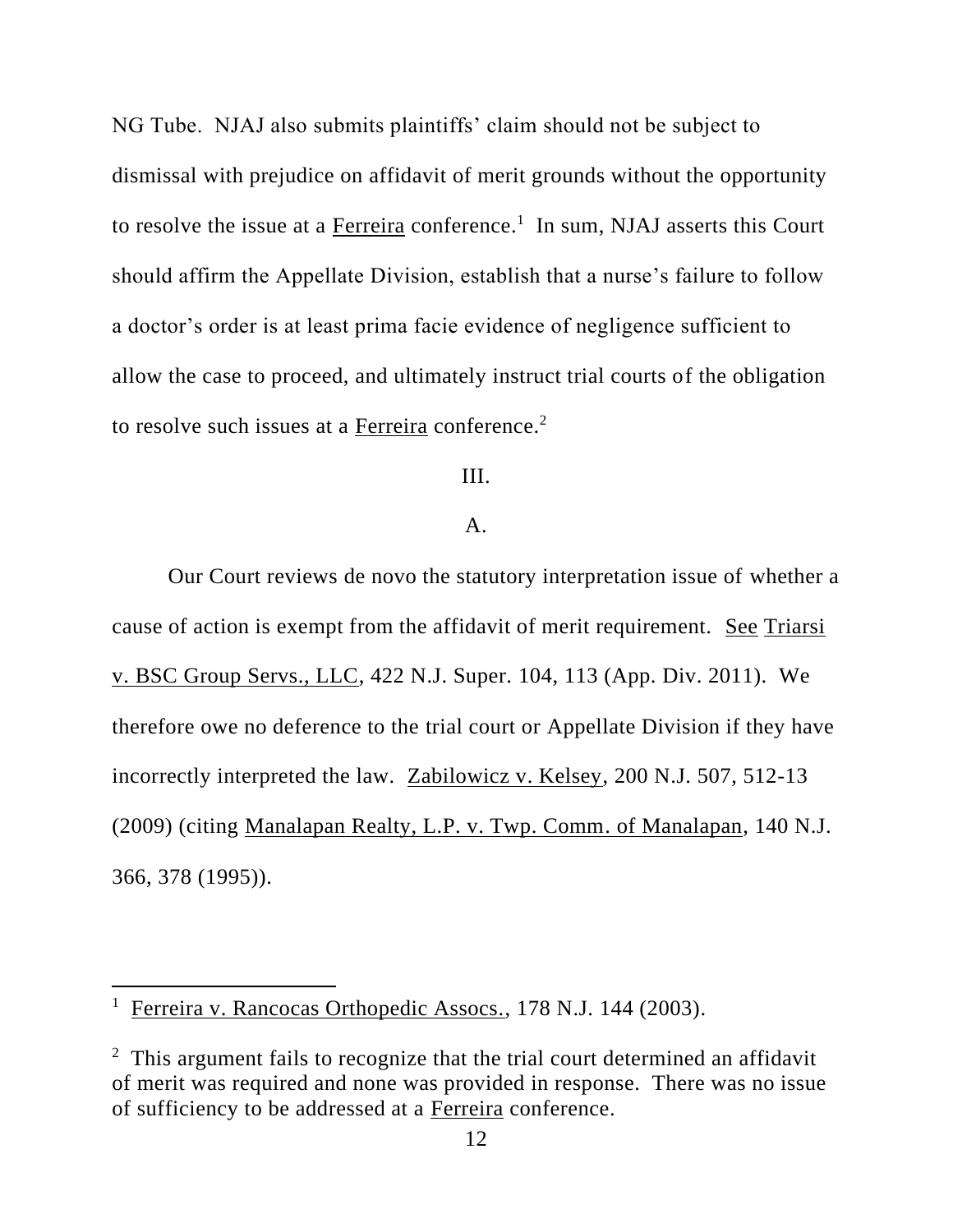The overriding goal when engaging in statutory construction is "'to determine the Legislature's intent.' The first step in determining the Legislature's intent is to look at the plain language of the statute." Hubbard v. Reed, 168 N.J. 387, 392 (2001) (quoting Dep't of Law & Pub. Safety v. Gonzalez, 142 N.J. 618, 627 (1995)). Because our main purpose in reviewing statutes is to give life to the plain language, we will refer to extrinsic sources to determine legislative intent "[o]nly if the words of the enactment are shrouded in ambiguity." Zabilowicz, 200 N.J. at 513. "[W]hen a 'literal interpretation of individual statutory terms or provisions' would lead to results 'inconsistent with the overall purpose of the statute,' that interpretation should be rejected." Hubbard, 168 N.J. at 392-93 (quoting Cornblatt v. Barow, 153 N.J. 218, 242 (1998)).

#### B.

The New Jersey Affidavit of Merit Statute, set forth at N.J.S.A. 2A:53A-26 to -29, requires in part that,

> [i]n any action for damages for personal injuries, wrongful death or property damage resulting from an alleged act of malpractice or negligence by a licensed person in his profession or occupation, the plaintiff shall, within 60 days following the date of filing of the answer to the complaint by the defendant, provide each defendant with an affidavit of an appropriate licensed person that there exists a reasonable probability that the care, skill or knowledge exercised or exhibited in the treatment, practice or work that is the subject of the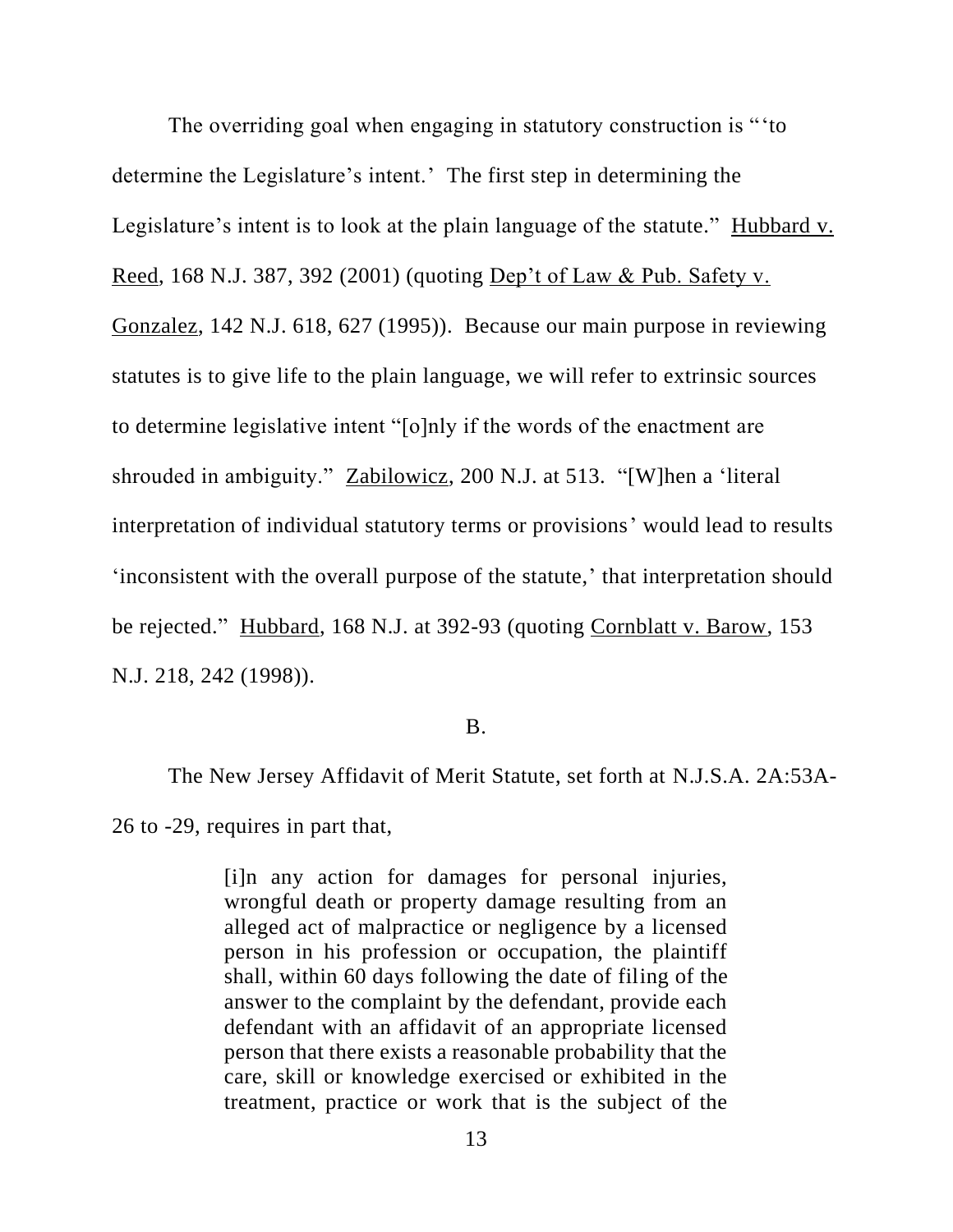complaint, fell outside acceptable professional or occupational standards or treatment practices. . . .

In the case of an action for medical malpractice, the person executing the affidavit shall meet the requirements of a person who provides expert testimony or executes an affidavit as set forth in [N.J.S.A. 2A:53A-41].

[N.J.S.A. 2A:53A-27.]

The Affidavit of Merit Statute's primary purpose "is 'to require plaintiffs in malpractice cases to make a threshold showing that their claim is meritorious, in order that meritless lawsuits readily [can] be identified at an early stage of litigation.'" Cornblatt, 153 N.J. at 242 (quoting In re Petition of Hall, 147 N.J. 379, 391 (1997)). As such, in enacting the statute, the Legislature was not concerned with a plaintiff's ability to prove the allegation contained in his or her complaint, but rather "with whether there is some objective threshold merit to the allegations." Hubbard, 168 N.J. at 394 (quoting Hubbard v. Reed, 331 N.J. Super. 283, 292-93 (App. Div. 2000)).

To demonstrate the threshold of merit, the Affidavit of Merit Statute "requires plaintiffs to provide an expert opinion, given under oath, that a duty of care existed and that the defendant breached that duty." Ibid. The Affidavit of Merit Statute applies only to the duty of care and breach of duty of care elements of a negligence claim, not to causation or damages; an affidavit need only prove that "the care, skill or knowledge . . . fell outside acceptable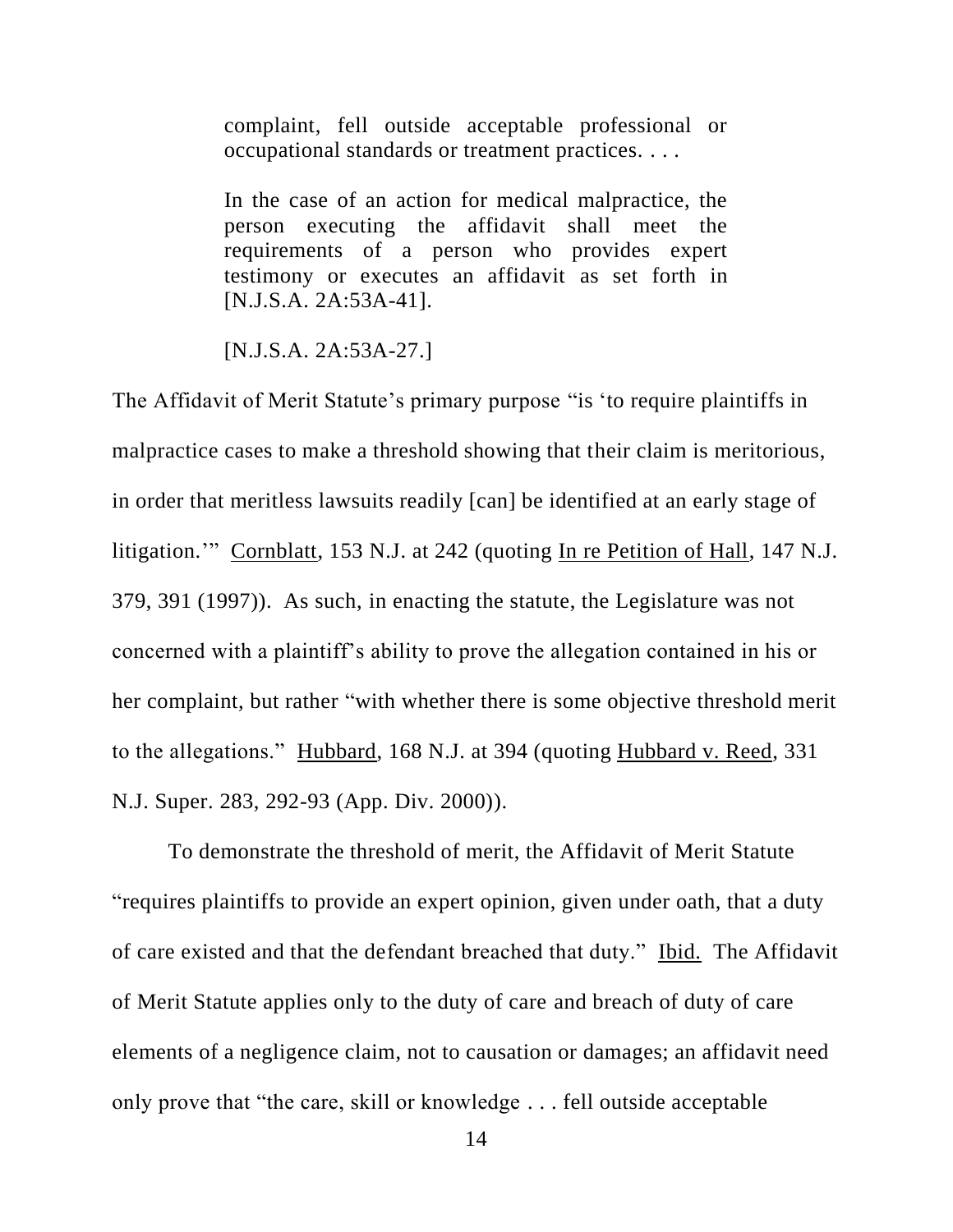professional or occupational standards or treatment practices." Id. at 390 (quoting N.J.S.A. 2A:53A-27).

The failure to provide an affidavit or its legal equivalent is "deemed a failure to state a cause of action," N.J.S.A. 2A:53A-29, and this Court has "construed the statute to require dismissal with prejudice for noncompliance ," A.T. v. Cohen, 231 N.J. 337, 346 (2017) (citing Cornblatt, 153 N.J. at 247). However, this Court also recognizes equitable exceptions to the statutory requirements "to 'temper the draconian results of an inflexible application of the statute,'" and has crafted "mechanisms to draw attention to and facilitate satisfaction of this statutory obligation and its goals." Ibid. (quoting Ferreira, 178 N.J. at 151). One such mechanism is the common knowledge exception.

C.

On its face, the Affidavit of Merit Statute applies to any action involving professional malpractice, and no exception is made for common knowledge cases. Id. at 393. In the exceptionally rare cases in which the common knowledge exception applies, however, an expert is not needed to demonstrate that a defendant professional breached some duty of care "where the carelessness of the defendant is readily apparent to anyone of average intelligence." Rosenberg v. Cahill, 99 N.J. 318, 325 (1985).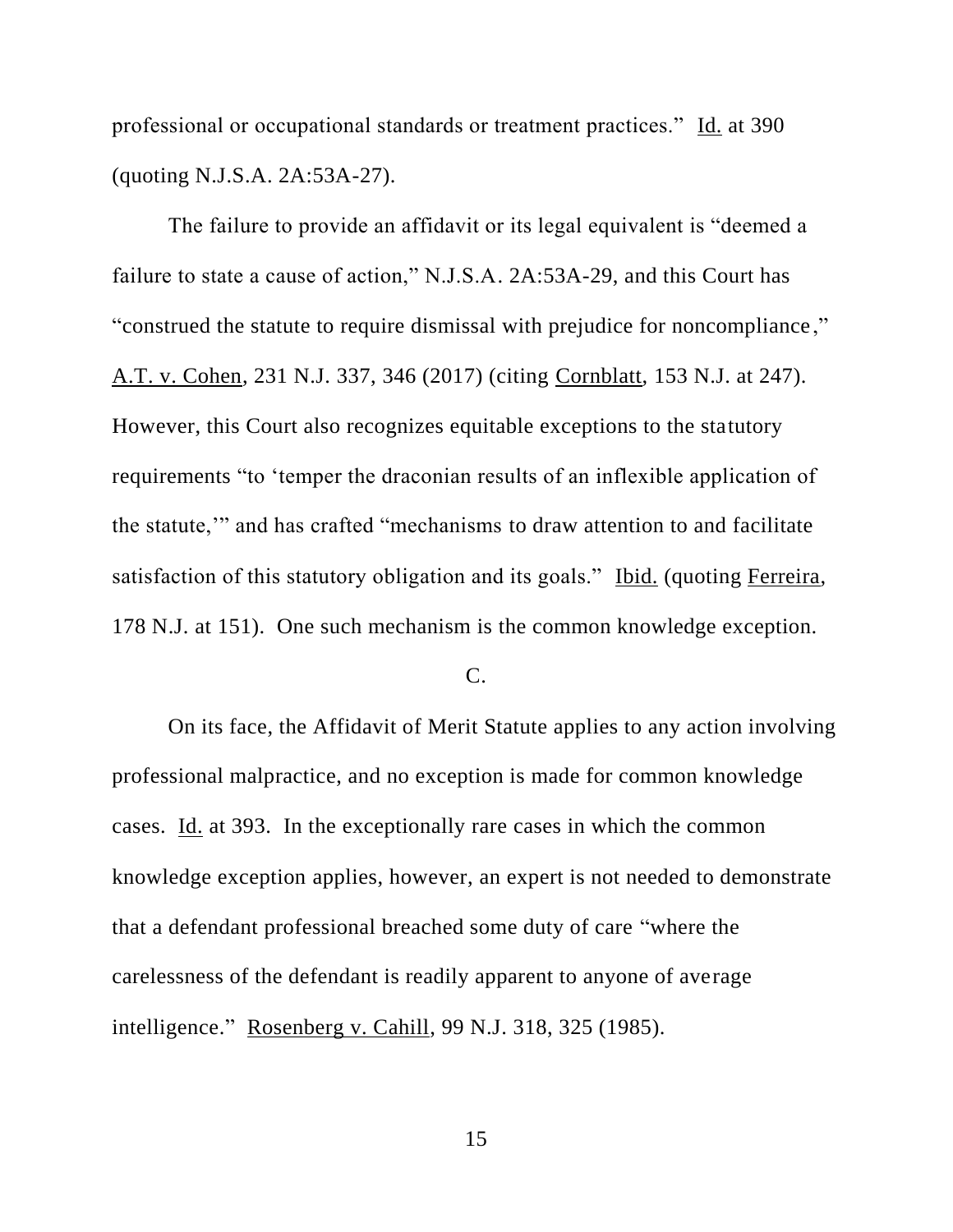In those exceptional circumstances, the "jurors' common knowledge as lay persons is sufficient to enable them, using ordinary understanding and experience, to determine a defendant's negligence without the benefit of the specialized knowledge of experts." Hubbard, 168 N.J. at 394 (quoting Estate of Chin v. Saint Barnabas Med. Ctr., 160 N.J. 454, 469 (1999)). Thus, a plaintiff in a malpractice case is exempt, under the common knowledge exception, from compliance with the affidavit of merit requirement only where it is apparent that "the issue of negligence is not related to technical matters peculiarly within the knowledge of [the licensed] practitioner[]." Sanzari v. Rosenfeld, 34 N.J. 128, 142 (1961).

The primary purpose of the statute is to "require plaintiffs . . . to make a threshold showing that their claim is meritorious." Hubbard, 168 N.J. at 394 (internal quotation marks omitted) (quoting Cornblatt, 153 N.J. at 242). However, " [i]f jurors, using ordinary understanding and experience and without the assistance of an expert, can determine whether a defendant has been negligent, the threshold of merit should be readily apparent from a reading of plaintiff's complaint." Id. at 395.

Thus, in Hubbard, where a doctor pulled the wrong tooth from his patient's mouth, the Court recognized that it "has long been settled that pulling the wrong tooth is negligent as a matter of common knowledge. Id. at 396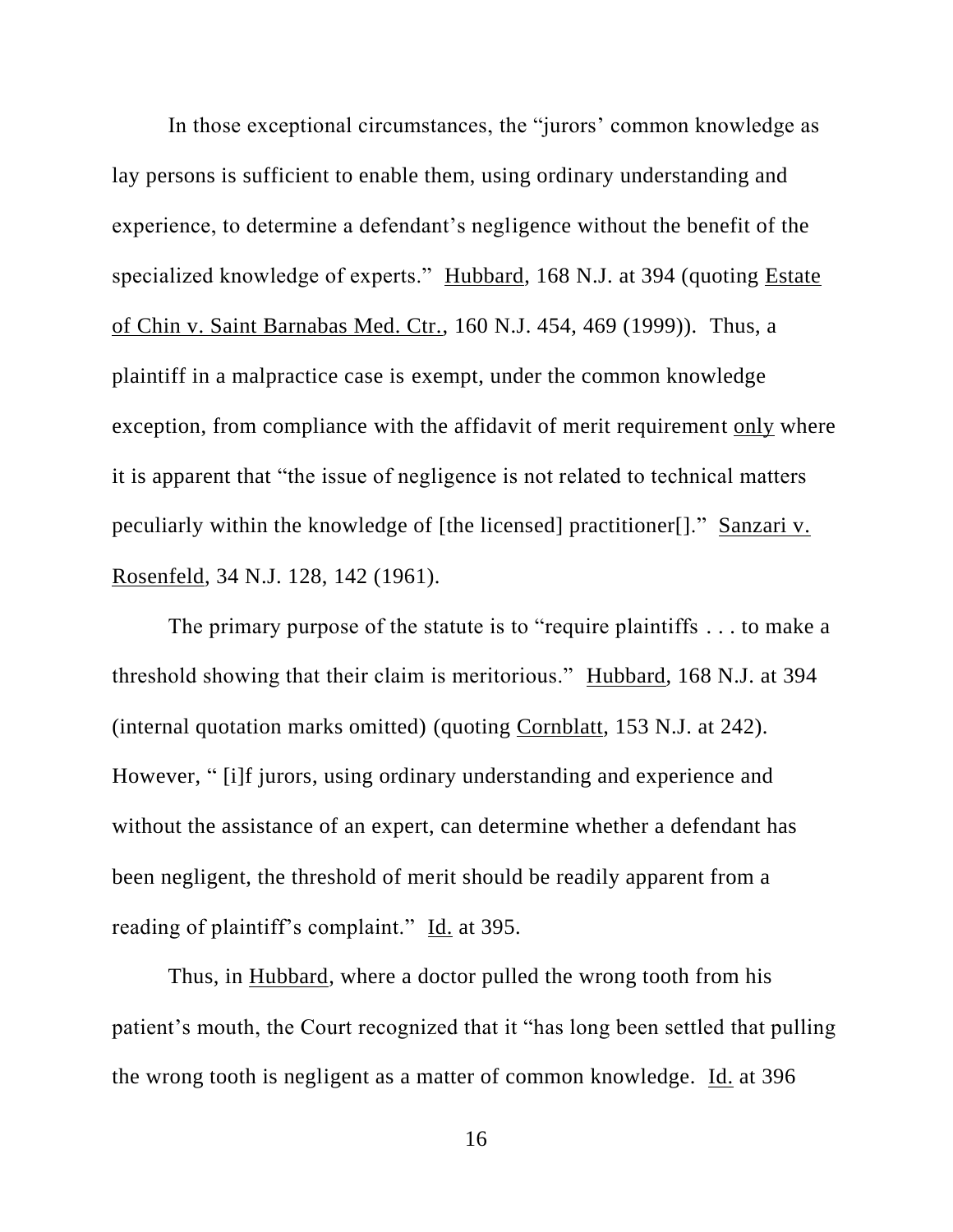(citing Steinke v. Bell, 32 N.J. Super. 67, 70 (App. Div. 1954)). The Court concluded that "the average layperson could apply his or her general understanding and knowledge to find that the defendant . . . breached a duty of care." Ibid.

In Palanque v. Lambert-Woolley, a plaintiff sought medical treatment for heavy menstrual bleeding, and the defendant ordered two pregnancy tests. 168 N.J. 398, 400 (2001). The defendant misread the first test, concluded plaintiff was pregnant, and then ordered a second test, which defendant misread again as confirming that plaintiff was pregnant. Ibid. An investigation determined that defendant had read the test results as being 1145 and 1421 MIU/ML, which indicated an ectopic pregnancy. Id. at 401. Defendant diagnosed plaintiff as having an ectopic pregnancy. Id. 400-01. The numbers 1145 and 1421, however, were actually the specimen's identification numbers on the laboratory report, not the MIU/ML measurement. Ibid. The Court concluded that "[b]ecause defendant's careless acts are quite obvious, a plaintiff need not present testimony at trial to establish the standard of care." Id. at 406.

Similarly, in Estate of Chin v. Saint Barnabas Medical Center, a patient died from an air embolism during a diagnostic hysteroscopy, during which someone accidentally connected a gas line rather than a fluid line to the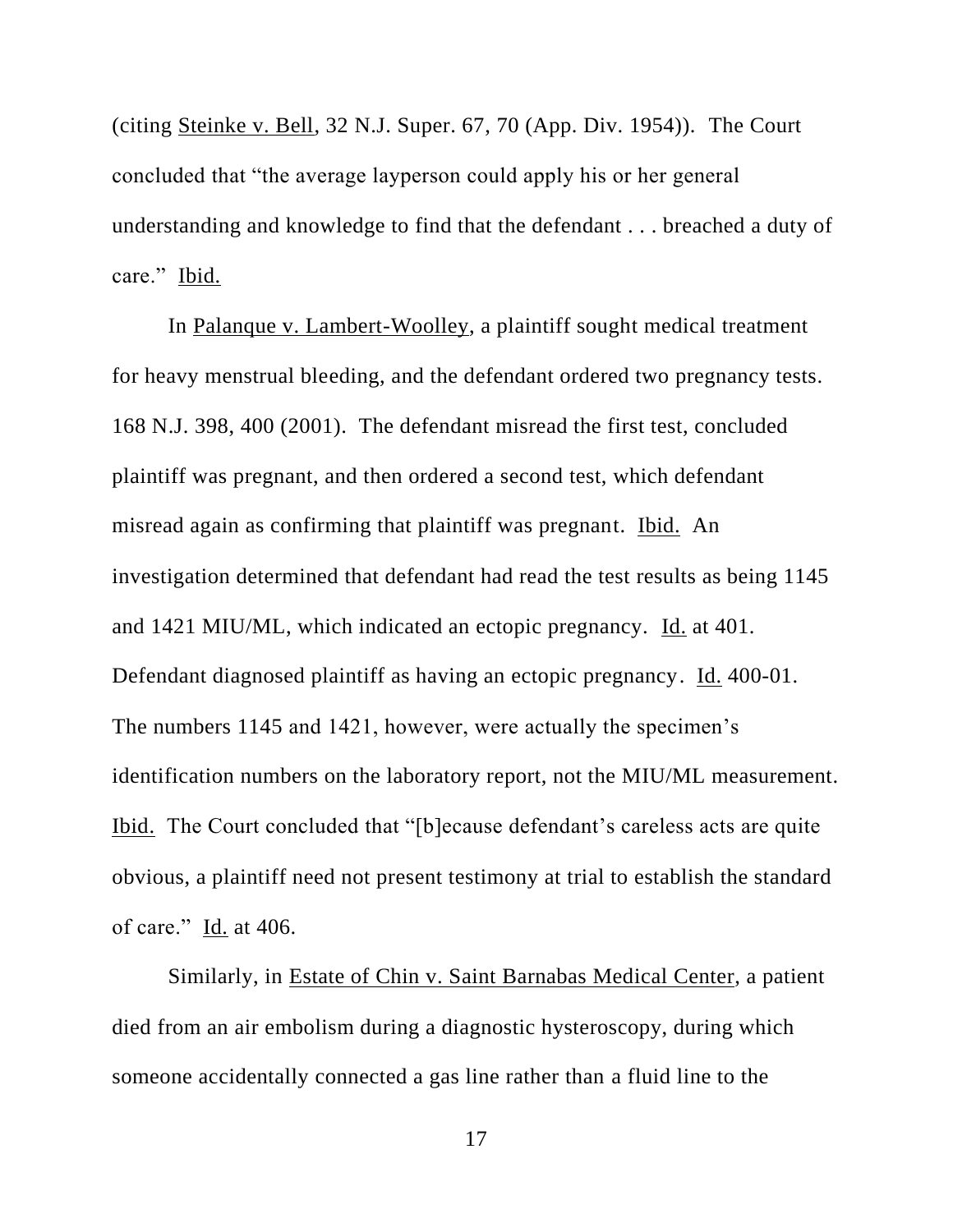patient's uterus. 160 N.J. 454, 460 (1999). The Court concluded that the common knowledge exception applied, noting that "if there is a hook-up which is incorrect, that . . . is a matter of common knowledge and a jury can draw the inference that there was professional negligence." Id. at 470 (ellipsis in original). That is because the case "hinged primarily on the jury's determinations regarding who did what with the exhaust line, rather than with regard to professional standards of care." Id. at 471.

The common knowledge exception is construed narrowly "to avoid noncompliance with the statute." Hubbard, 168 N.J. at 397. The existence of the exception alone does not mean that plaintiffs in malpractice cases should not provide affidavits, even when they do not intend to rely on expert testimony at trial. This Court has established that "[i]n most . . . cases, expert testimony will be required to establish both a standard of care and breach of that standard by the defendant, and a plaintiff who fails to present testimony could be subject to involuntary dismissal pursuant to Rule 4:37-2(b)." Ibid. And plaintiffs who do not file affidavits of merit and are unsuccessful in persuading a court that an expert is not necessary run the risk of having their cases dismissed for failure to state a cause of action under N.J.S.A. 2A:53A-29. Ibid.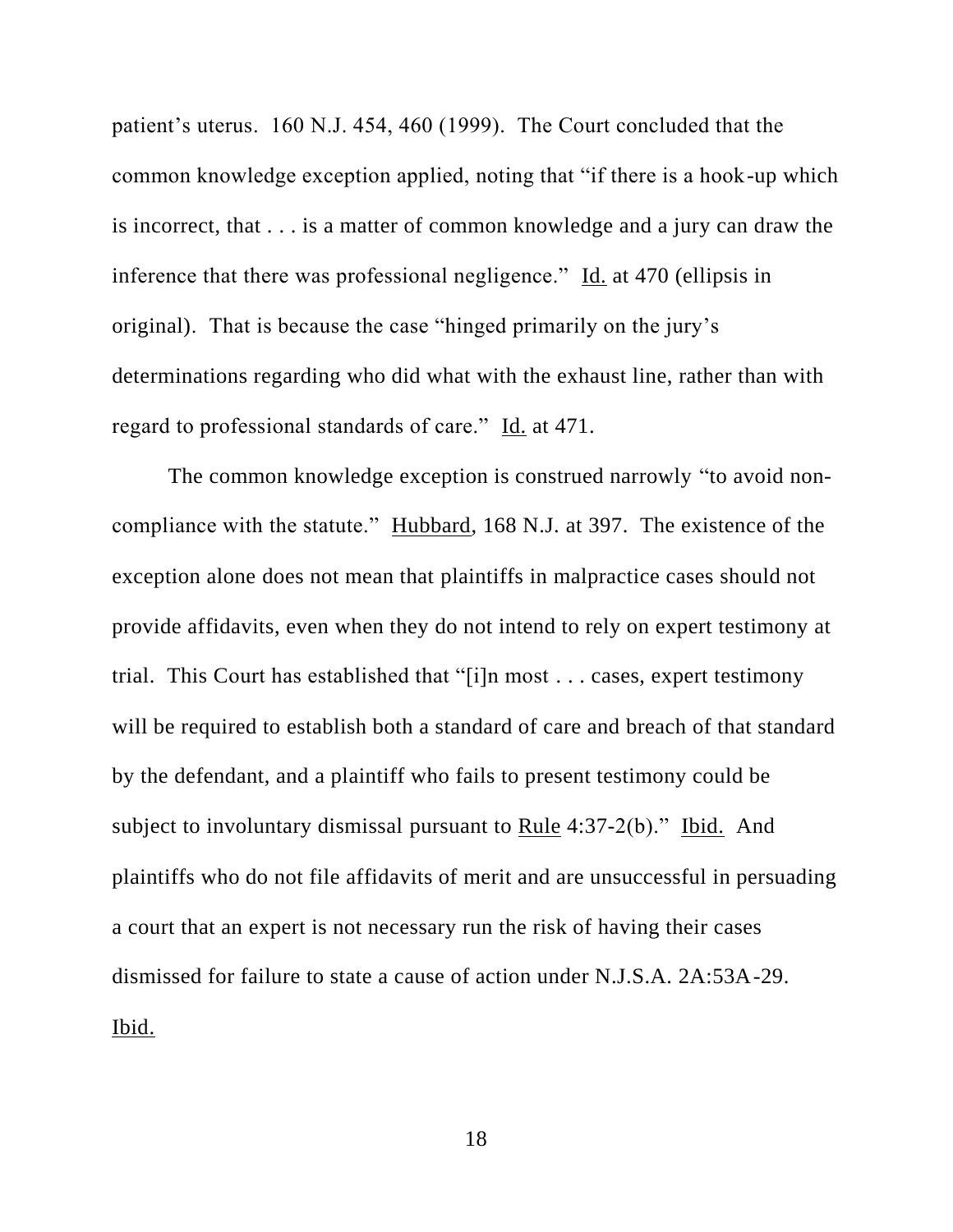Because of the innate complexities of medical malpractice actions, such issues do not usually fall within the common knowledge of an average juror. Rosenberg, 99 N.J. at 325. This Court has determined that "[t]he test of need of expert testimony is whether the matter to be dealt with is so esoteric that jurors of common judgment and experience cannot form a valid judgment as to whether the conduct of the party was reasonable." Butler v. Acme Mkts., Inc., 89 N.J. 270, 283 (1982).

At its core, the common knowledge exception allows jurors to "supply the applicable standard of care . . . to obviate the necessity for expert testimony relative thereto." Sanzari, 34 N.J. at 141. However, "a jury of laymen cannot be allowed to speculate as to whether the procedure followed by a [defendant professional] conformed to the required professional standards." Schueler v. Strelinger, 43 N.J. 330, 345 (1964). Rather, the common knowledge exception to the Affidavit of Merit Statute applies only to cases where expert testimony is not needed to establish the applicable standard of care. Chin, 160 N.J. at 469. More specifically, the exception is properly invoked only when "jurors are competent to assess simple negligence occurring . . . without expert testimony to establish the standard of ordinary care." Nowacki v. Cmty. Med. Ctr., 279 N.J. Super. 276, 292 (App. Div. 1995). This is not one of those cases.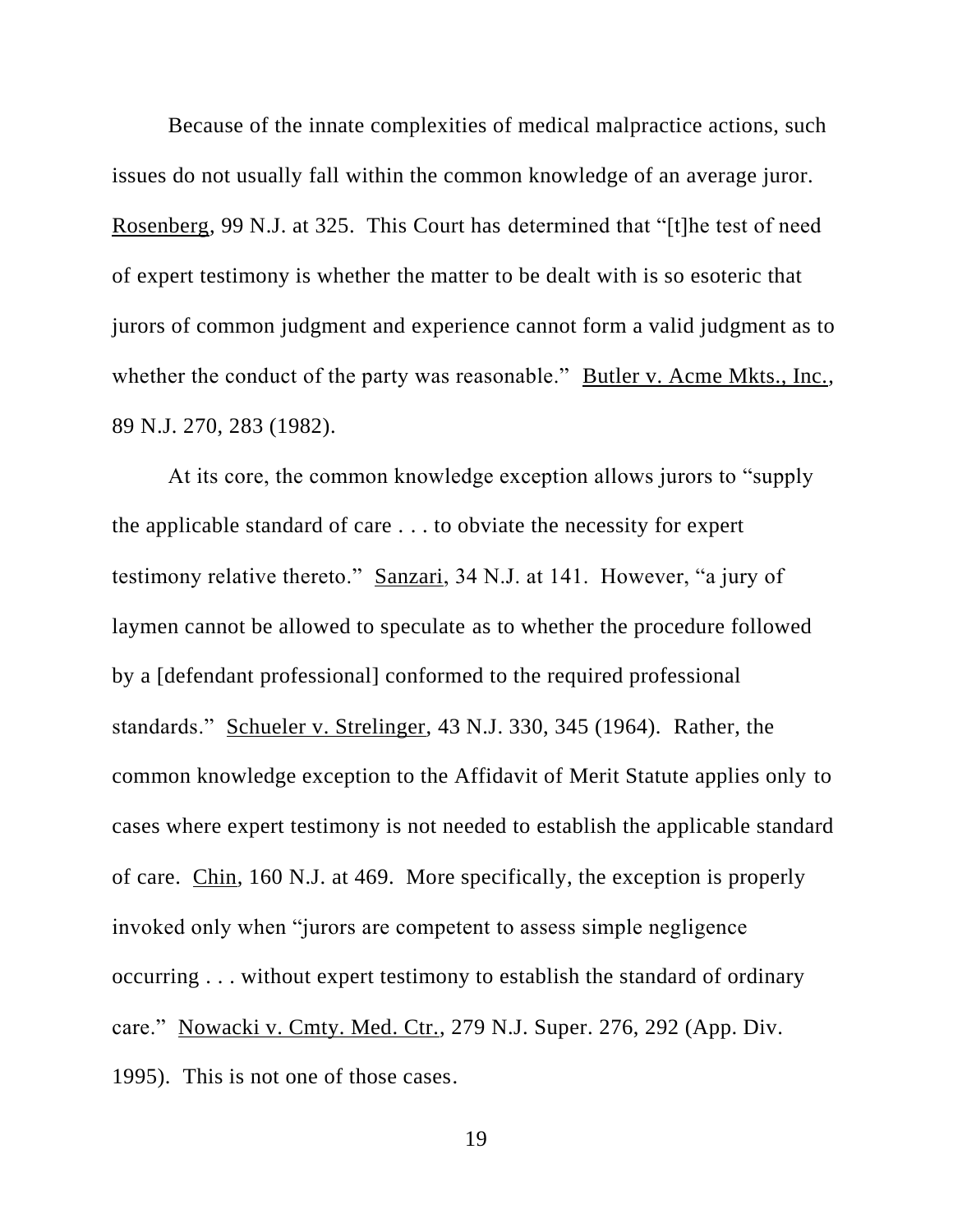In this case, in the hierarchal setting of a multi-disciplinary medical team providing care to a hospitalized patient, plaintiff alleges that the overnight duty nurses charged with monitoring her as the hospitalized patient were negligent in that care. To assess a deviation in the standard of care in such a setting, one must know the procedures, protocols, and scope of duties of the licensed professional nurses in such circumstances. An expert is required for that explanation. Such information is outside of the realm of common knowledge. And, importantly, considerations of patient autonomy must be added to the consideration of the requisite professional standards in this matter.

## D.

The right of patient autonomy is prescribed by N.J.S.A. 26:2H-12.8(e), which states, "[e]very person admitted to a general hospital as licensed by the Department of Health . . . shall have the right . . . [t]o refuse treatment to the extent permitted by law." Thus, absent special circumstances, providers may not force a patient to undergo an invasive procedure where a competent patient does not consent to that procedure.

The right to control one's own body is a basic societal right, long recognized in the common law:

> No right is held more sacred, or is more carefully guarded by the common law, than the right of every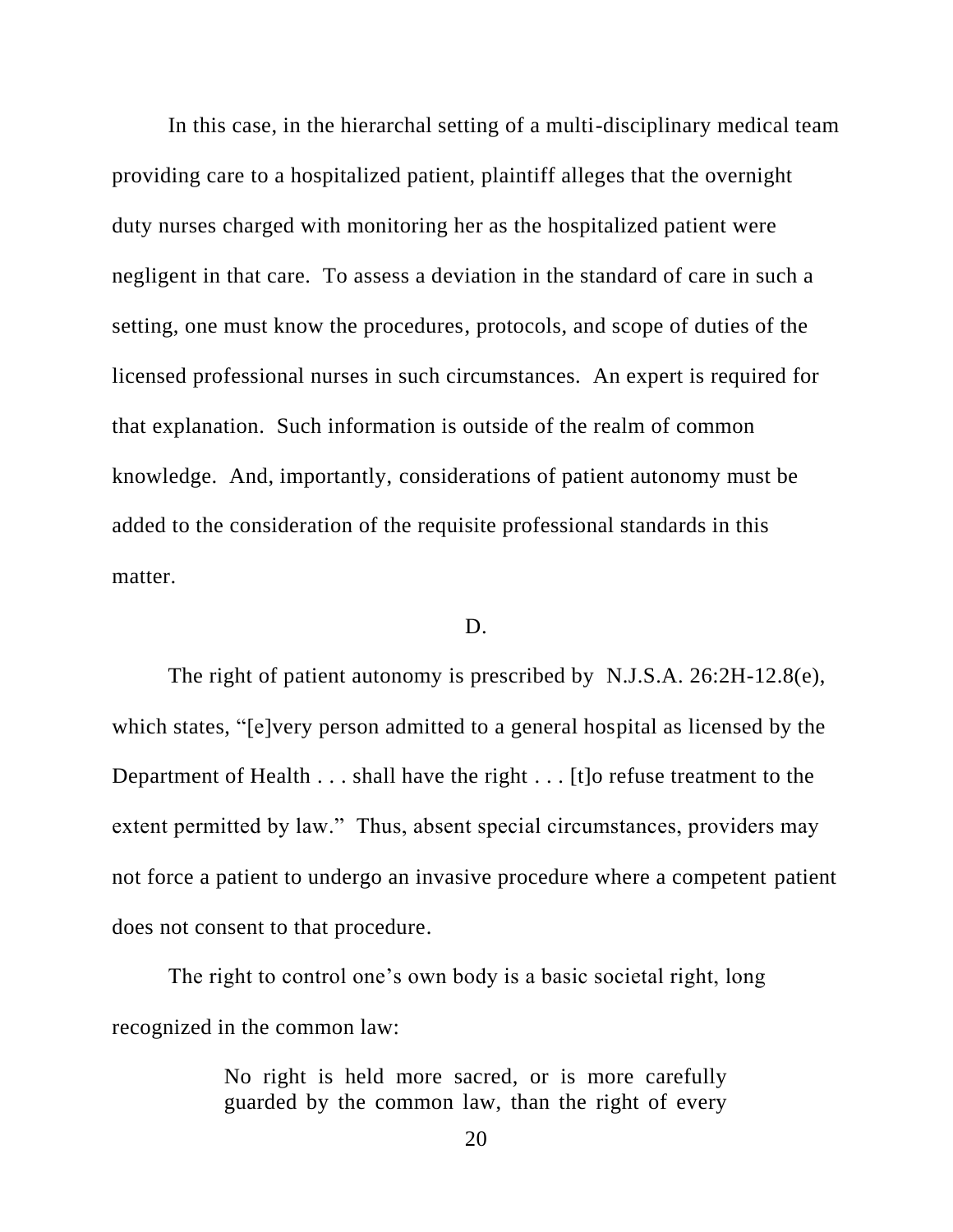individual to the possession and control of his own person, free from all restraint or interference of others, unless by clear and unquestionable authority of law. . . . "The right to one's person may be said to be a right of complete immunity: to be let alone."

[In re Conroy, 98 N.J. 321, 346 (1985) (quoting Union Pac. Ry. Co. v. Botsford, 141 U.S. 250, 251 (1891)).]

Equally important as "the doctor's role to provide the necessary medical facts" is "the patient's role to make the subjective treatment decision." Id. at 347. "Thus, a competent adult . . . has the right to decline to have any medical treatment initiated or continued." Ibid.

The right to make "decisions concerning one's body is also protected by the federal constitutional right of privacy." Id. at 348. This Court in In re Quinlan held that the right of privacy, affirmed by the United States Supreme Court, "is broad enough to encompass a patient's decision to decline medical treatment under certain circumstances," even if that decision might lead to the patient's death. 70 N.J. 10, 40 (1976).

# IV.

Applying those legal principles to the facts of this case, we conclude plaintiffs did not satisfy the common knowledge exception and therefore were not relieved of their obligation to provide an affidavit of merit as required by the Affidavit of Merit Statute.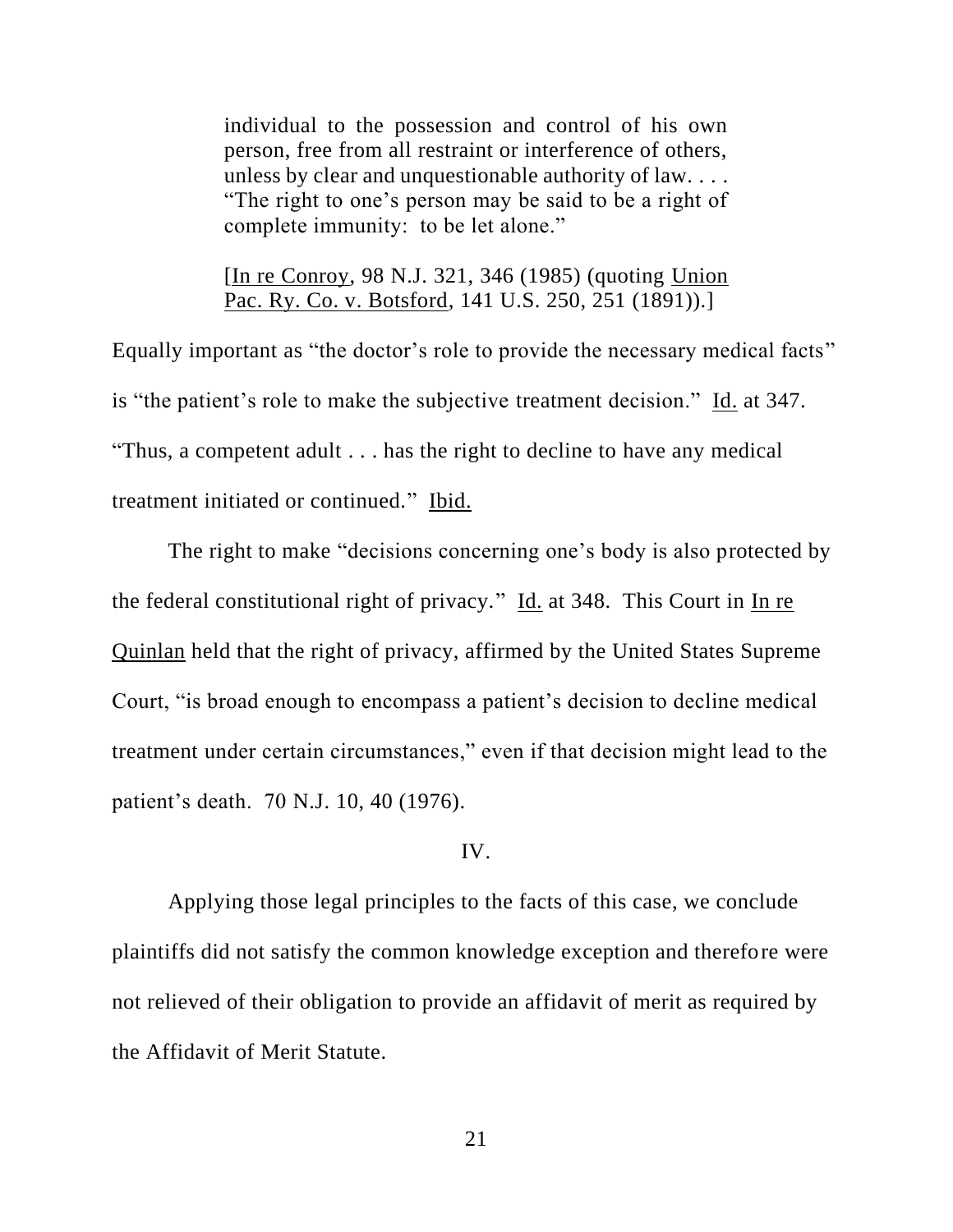We reject the Appellate Division's conclusion that "common sense dictates that some action should have been taken when the nurses were confronted with the sudden termination of Linda's medical treatment." Cowley, 456 N.J. Super. at 292.

We disagree with the Appellate Division that this case "presents the circumstance of an alleged obvious act of omission, rather than an affirmative action that clearly bespoke negligence," id. at 291, thus not requiring the "weeding out" of plaintiffs claims. That approach allows plaintiffs to circumvent the Affidavit of Merit Statute by disguising complex negligence cases with common knowledge allegations as to acts of omission. Determining whether action should or should not have been taken is not enough. Jurors cannot be allowed to speculate as to whether a procedure conformed to the required professional standards of care. Schueler, 43 N.J. at 345. Allowing the Appellate Division's decision to stand, which permits jurors to speculate that some action should have been taken, rather than requiring a determination of what action should have been taken to comply with the applicable standard of care expands application of the common knowledge exception to speculation.

The true question in this matter is much more complex. This is not simply a case of failure to follow a physician's order. The issue for the jury is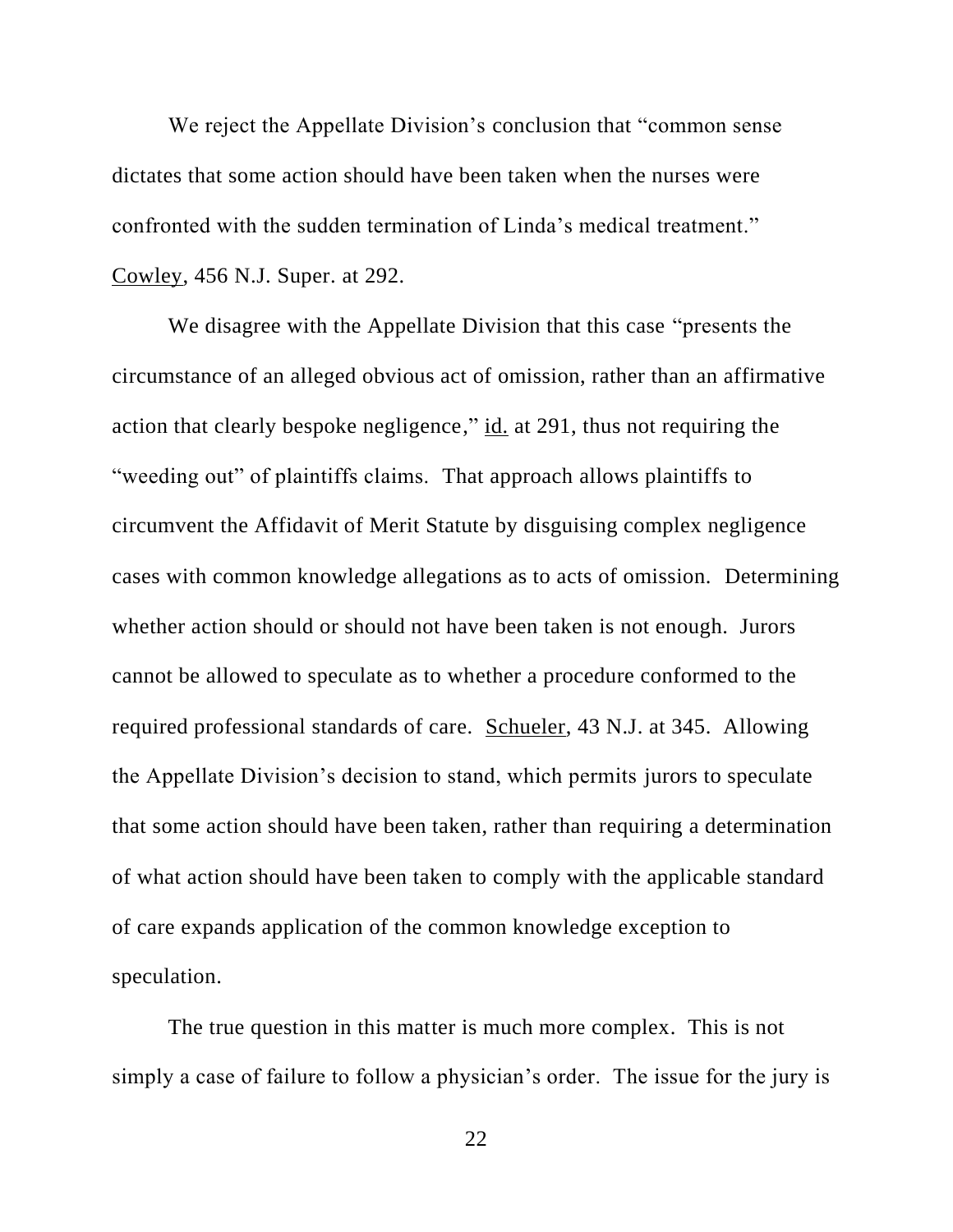not whether a nurse may ignore a physician's order, but rather what steps are required of a nurse when a patient refuses reinsertion of an NG Tube after its removal. Included in that assessment will be considerations about a patient's exercise of a right to refuse treatment. And resolution of that issue - determination of what action, if any, should be taken under circumstances like those presented here -- ultimately requires expert opinion as to the appropriate standard of care, as well as the submission of an affidavit of merit.

The essential facts of this case as pled are not in dispute: defendants inserted plaintiff's NG Tube pursuant to the physician's order; plaintiff removed the tube and subsequently refused reinsertion. This case thus involves the proper procedures and protocols involving reinsertion of an NG Tube, complicated by the right of a patient to refuse medical treatment and the serious implications that stem from such a refusal. The medical issue presented requires expert medical proofs concerning the requisite standard of care in these settings, especially when treating a patient who refuses treatment.

Refusal of care forces medical professionals to walk the fine line between providing a patient with appropriate care and ensuring the patient's right to autonomy is respected. A determination of what action should or may be taken is a difficult path to navigate for a medical provider. That same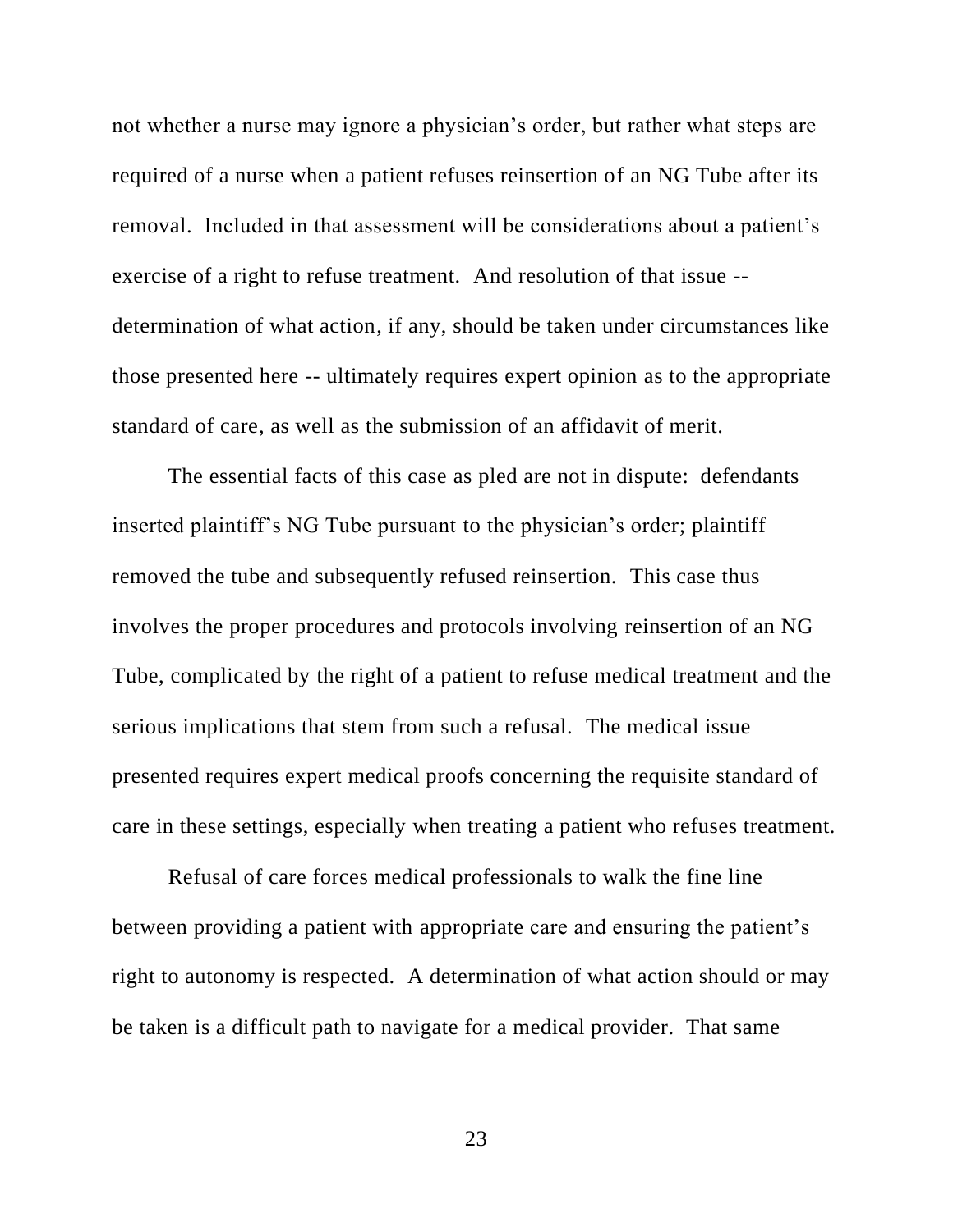determination is even more difficult when entrusted to lay jurors with little to no medical training.

A jury does not have common knowledge in regard to what should be done in this situation. The standard of care for a nurse in this case requires clarity on what should have been done, and the effect of a patient's refusal on that mandate. The issue of what is required of a nurse once refusal occurs goes beyond the common knowledge of an average juror. Therefore, plaintiffs were required to submit an affidavit of merit to establish the standard of care for defendants in this case.

Pursuant to N.J.S.A. 2A:53A-29, where a plaintiff fails to provide an affidavit of merit within the statutorily mandated timeframe, it shall be deemed a failure to state a cause of action unless the plaintiff satisfies an exception to the affidavit of merit requirement. Here, plaintiffs neither submitted an affidavit of merit nor satisfied an exception to that requirement. They therefore failed to state a cause of action under N.J.S.A. 2A:53A-29, which requires dismissal with prejudice for noncompliance.

#### V.

We reverse the judgment of the Appellate Division and dismiss the complaint with prejudice.